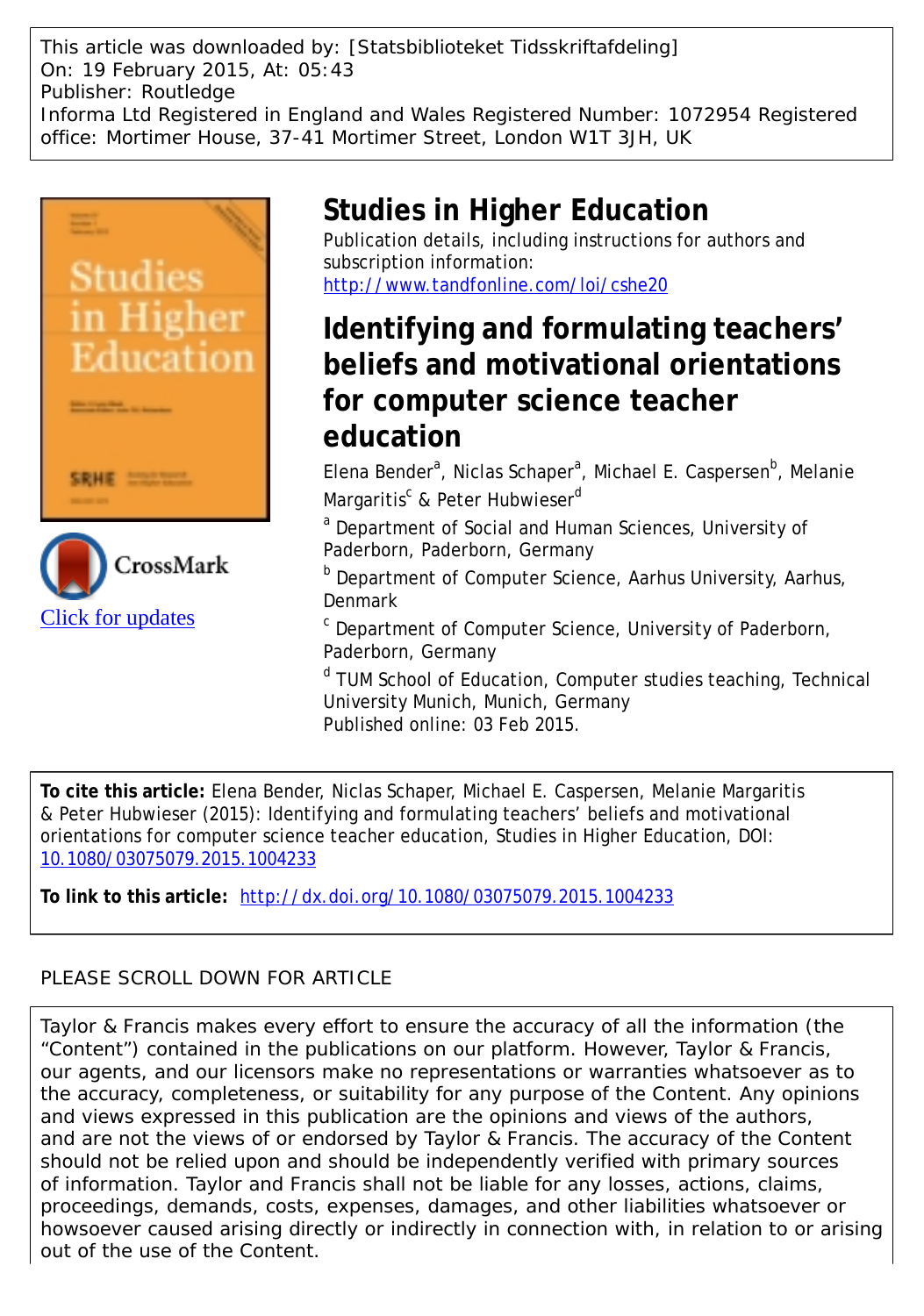This article may be used for research, teaching, and private study purposes. Any substantial or systematic reproduction, redistribution, reselling, loan, sub-licensing, systematic supply, or distribution in any form to anyone is expressly forbidden. Terms & Conditions of access and use can be found at [http://www.tandfonline.com/page/terms](http://www.tandfonline.com/page/terms-and-conditions)[and-conditions](http://www.tandfonline.com/page/terms-and-conditions)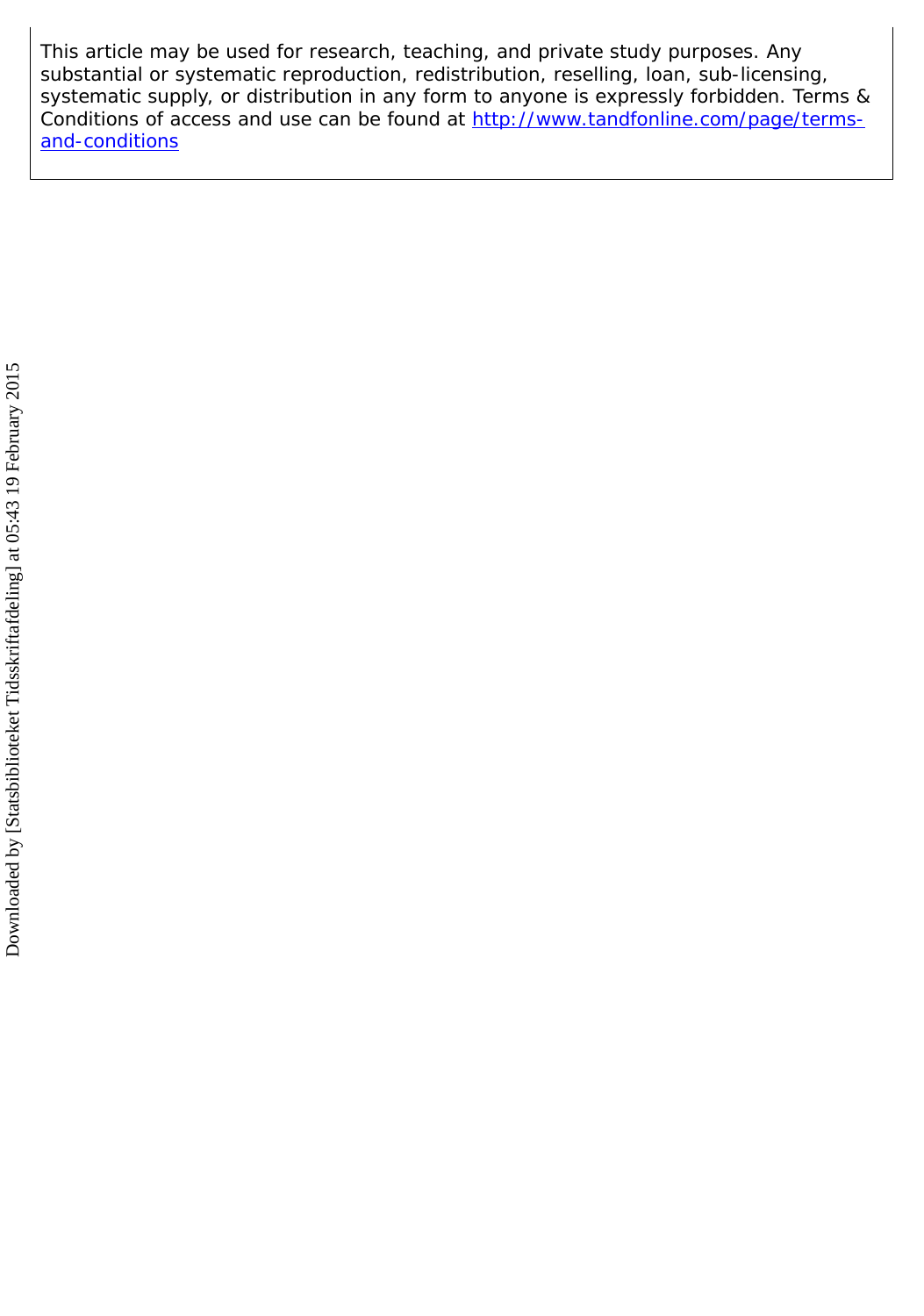## Identifying and formulating teachers' beliefs and motivational orientations for computer science teacher education

Elena Bender<sup>a\*</sup>, Niclas Schaper<sup>a</sup>, Michael E. Caspersen<sup>b</sup>, Melanie Margaritis<sup>c</sup> and Peter Hubwieser<sup>d</sup>

<sup>a</sup>Department of Social and Human Sciences, University of Paderborn, Paderborn, Germany; <sup>b</sup>Department of Computer Science, Aarhus University, Aarhus, Denmark; <sup>c</sup>Department of Computer Science, University of Paderborn, Paderborn, Germany; <sup>d</sup>TUM School of Education, Computer studies teaching, Technical University Munich, Munich, Germany

How teachers are able to adapt to a changing environment is essentially dependent on their beliefs and motivational orientations. The development of these aspects in the context of professional competence takes place during teachers' educational phase and professional practice. The overall understanding of professional competence for teaching computer science follows the notion of empirical educational research including beliefs and motivational aspects. This article aims to investigate relevant domain-specific beliefs and motivational orientations for teaching computer science and their consideration in curricula for computer science teacher education. Therefore, results of an expert interview study based on the critical incident technique lead to appropriate descriptions for domain-relevant beliefs and motivational orientations. Results of a broad curriculum analysis indicate how those aspects are normatively considered in computer science university and school education in Germany. The data were analyzed by qualitative content analysis.

Keywords: teachers' beliefs; motivational orientations; teacher education; computer science; competence modeling

## Introduction

Recent research in teacher education is expanded by questioning which characteristics can be changed and thus can be acquired by learning. The teacher is in the center of a learning process and research seeks to explain how teachers themselves are learning and how they are able to adapt to their changing environment (Kunter and Pohlmann [2009\)](#page-16-0). Most requirements necessary for the teachers' profession are factors that individuals develop during their educational phase or professional practice. Next to cognitive aspects, beliefs and motivational orientations belong to the core of professional competence which can be acquired in structured learning environments. In this context, the teachers' phase of education is assumed to be the most important opportunity for the development of these aspects (Kunter and Pohlmann [2009\)](#page-16-0).

Regarding computer science teacher education, many challenges can be observed. First, implemented curricula contain a variety of didactical concepts, goals and learning contents creating an inconsistent situation. That leads to computer science teachers

<sup>\*</sup>Corresponding author. Email: [elena.bender@upb.de](mailto:elena.bender@upb.de)

<sup>© 2015</sup> Society for Research into Higher Education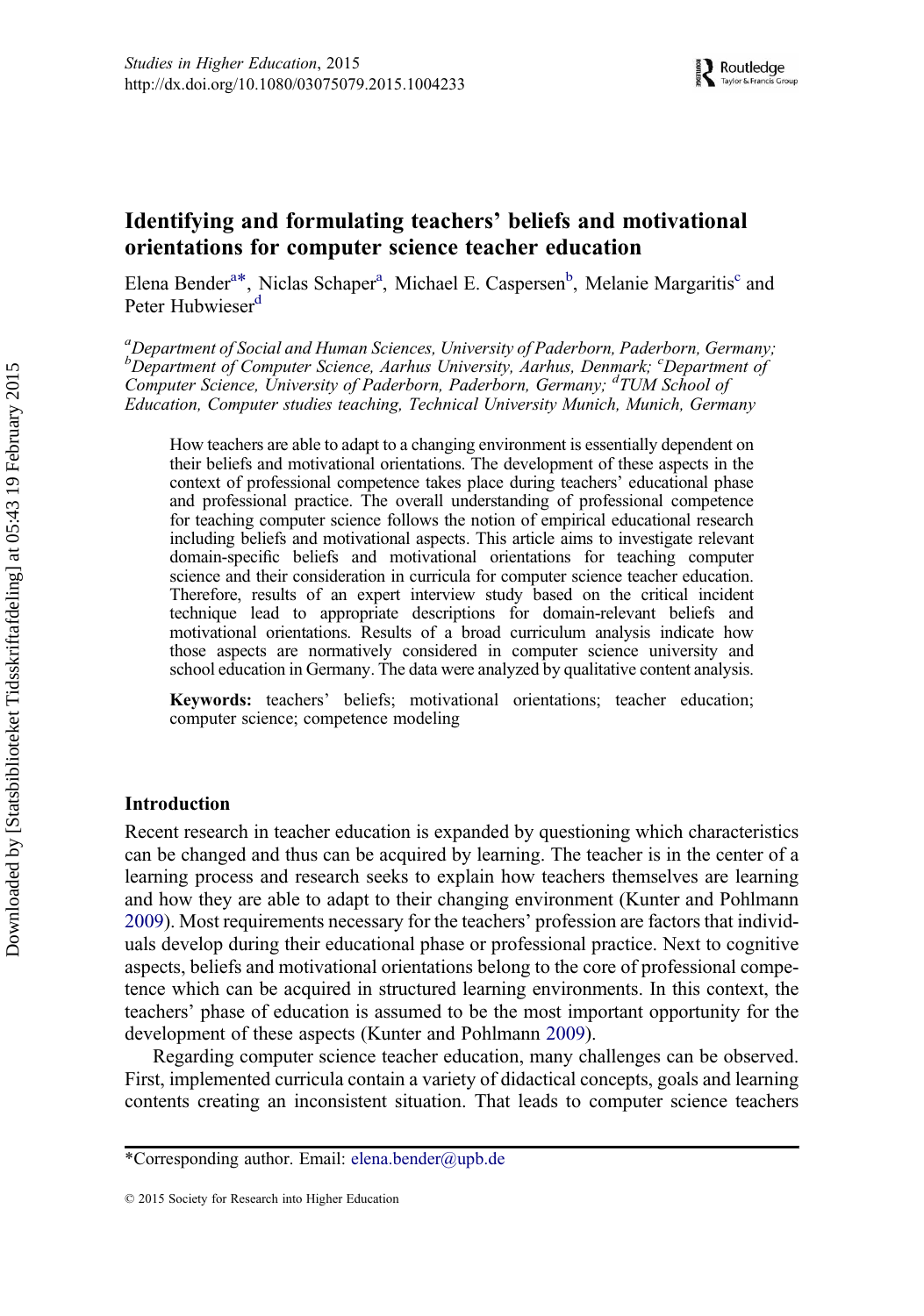believing that they are not properly prepared to fulfill their job tasks due to (missing) qualifications (Diethelm, Hildebrandt, and Krekeler [2009](#page-15-0)).

Second, computer science teachers practicing at schools seem to be in an unfavorable situation. Rapid changes in their subject due to fast changing technologies create high pressure to stay up to date. Furthermore, they are a minor group within the teaching community. With (often) only one computer science teacher at a school, collaboration, for example, to develop teaching material, is quite complicated (Diethelm, Hildebrandt, and Krekeler [2009](#page-15-0)). Computer science teachers are also not satisfied with their own planning and success in teaching (Hubwieser, Mühling, and Brinda [2010\)](#page-16-0). The study conducted in the German State of Bavaria revealed that despite existing challenging teaching concepts, their implementation in the classroom seems to be difficult.

To address these challenges, the role of beliefs and motivational orientations is particularly important. They are supposed to influence how teachers behave in the classroom and how they cope with a changing environment. The beliefs have the effect of a lens through which teachers view their world and this influences how they interpret and evaluate the relevance of incoming information (Reusser, Pauli, and Elmer [2011\)](#page-16-0). Thus, analyzing teachers' beliefs addresses challenges of how to implement didactical concepts or choose contents and learning goals out of various possibilities with few existing standards.

Furthermore, motivational orientations include the individual motives, goals and values attributed to their own teaching abilities and thus influence how teachers are able to cope with the daily job requirements (Kunter and Pohlmann [2009](#page-16-0)). For computer science teachers, the daily job requirements are mainly the described insecurities regarding cooperation and the pressure posed by rapid technological change.

Recent empirical approaches from related subject areas, like mathematics (Kunter, Baumert et al. [2013;](#page-16-0) Blömeke, Kaiser, and Lehmann [2008\)](#page-15-0) and the natural sciences (Riese and Reinhold [2008\)](#page-16-0), include beliefs and motivational factors as a part of professional teaching competence, showing the increasing importance of modeling beliefs and motivational orientations as relevant ability facets. Assuming that they are acquired and can be changed by learning, competences are understood as performance dispositions to solve complex situations (Weinert [2001\)](#page-17-0). One further core assumption of recent approaches is 'domain specificity', which favors profession-specific factors over generic attributes. Empirical evidence supports the validity of these domain-specific approaches (Kunter, Klusmann et al. [2013](#page-16-0)).

Which domain-specific beliefs and motivational orientations are relevant for teaching computer science and which importance these aspects actually have for university and school education remain unclear. Thus, main goals of this article are to investigate and qualitatively model the relevant domain-specific beliefs and motivational orientations for teaching computer science at secondary school level and to analyze their implementation in current guidelines for computer science university and school education.

The research is embedded in the initiative 'Modeling and Measuring Competencies in Higher Education' (KoKoHs; Blömeke and Zlatkin-Troitschanskaia [2013\)](#page-15-0) funded by the German Federal Ministry of Education and Research (BMBF).

#### Theoretical framework of teachers' beliefs

A central challenge in computer science education is that teachers have difficulties in implementing existing didactical concepts in class (Hubwieser, Mühling, and Brinda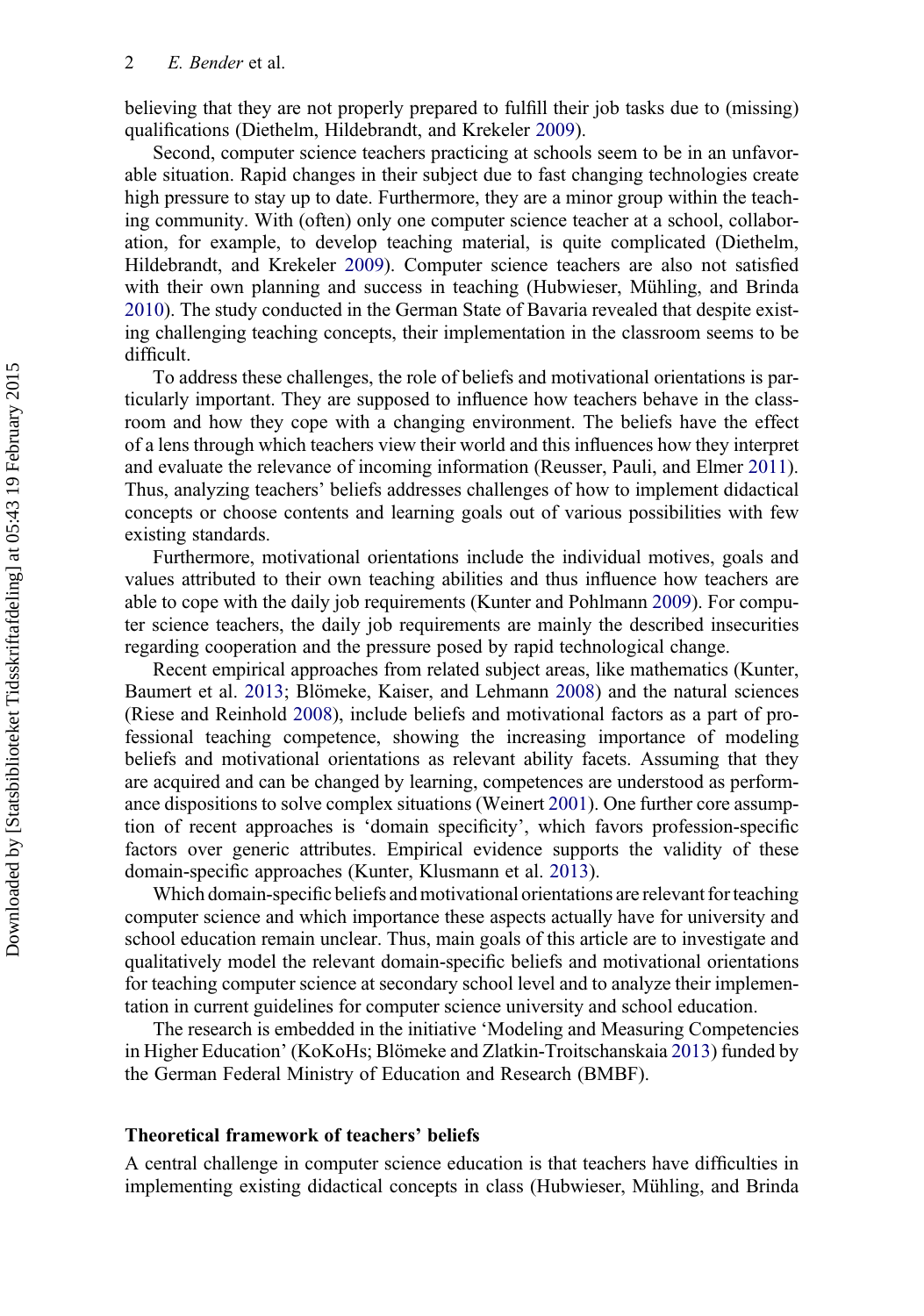[2010\)](#page-16-0). Teachers' beliefs are considered a responsible factor of influence in this context. Beliefs in general represent opinions, evaluations or subjective explanation systems of individuals (Pajares [1992](#page-16-0)) and they are responsible for the way individuals are dealing with information and taking their decisions (Bandura [1986](#page-15-0)). Literature lacks a consistent definition, but the main idea of the belief construct in the teaching context is that it structures the teachers' interactions with students and thus influences perception and behavior (Voss et al. [2011](#page-17-0)). Teachers' beliefs contain understandings and assumptions about phenomena and processes related to schools and lessons including an evaluating component (Kunter and Pohlmann [2009\)](#page-16-0). They do not exist independently, but build a bundle of more or less complex thoughts (Reusser, Pauli, and Elmer [2011\)](#page-16-0). The introductorily described lens or filter effect of beliefs for evaluating and interpreting incoming information (Reusser, Pauli, and Elmer [2011](#page-16-0)) makes them important for research in teacher education. Teachers' beliefs are highly responsible for behavior in class and for differences in instructional behavior (Fennema, Carpenter, and Loef [1990](#page-15-0); Stipek et al. [2001\)](#page-17-0). They are closely related to a subject area, as Koballa et al. ([2000\)](#page-16-0) could confirm in the natural sciences. Various interdependencies of teachers' beliefs and professional learning are reported in the subject mathematics (Goldsmith, Doerr, and Lewis [2014\)](#page-15-0). For example, whether teachers reject or embrace elements of their professional development depends on their beliefs (Warfield, Wood, and Lehman [2005\)](#page-17-0).

As the subject area of computer science is sparsely investigated, relevant domainspecific teachers' beliefs are derived from corresponding results of recent empirical studies, particularly in mathematics and the natural sciences. For further analysis, two domain-specific 'bundles' of teachers' beliefs are described. First, beliefs about the subject area of computer science and its teaching and learning are relevant, for example, for implementing didactical concepts in class. Second, beliefs affecting the use of information systems and the handling of data are relevant for teaching computer science. These beliefs already have high relevance in school education (CSTA [2011\)](#page-15-0). Students should become sensitive to the use of media and computer systems in early educational stages. Consequently, their teachers play an important role as they are expected to develop this sensitivity and the appropriate underlying beliefs.

## Beliefs about the subject computer science and its teaching and learning

One major type of belief investigated in mathematics teacher education focuses on the subject area and its teaching and learning (Goldsmith, Doerr, and Lewis [2014\)](#page-15-0). These beliefs contain two different aspects. On the one hand, they contain epistemological beliefs about the subject area, in this case computer science. Epistemological beliefs are commonly referring to the nature of knowing and the process of knowing (Hofer [2001\)](#page-15-0). On the other hand, they include beliefs about concepts of teaching and learning in computer science, based on learning theories, and mainly divided into transmissive and constructivist-orientated beliefs (Dubberke et al. [2008\)](#page-15-0). From a constructivist viewpoint, learning is understood to be dependent on the individual's own constructive cognitive processes and on the role of the subject's prior knowledge concerning these constructive processes. This viewpoint is contrasted with the transmission approach which assumes that students pick up the content presented in the classroom so that knowledge is transferred directly from the teacher to the students (Dubberke et al. [2008\)](#page-15-0). Positive effects of constructivist beliefs on student achievement are found in mathematics education (Kunter, Klusmann et al. [2013](#page-16-0)). Furthermore, in teaching mathematics, higher level subject-matter knowledge and pedagogical content knowledge is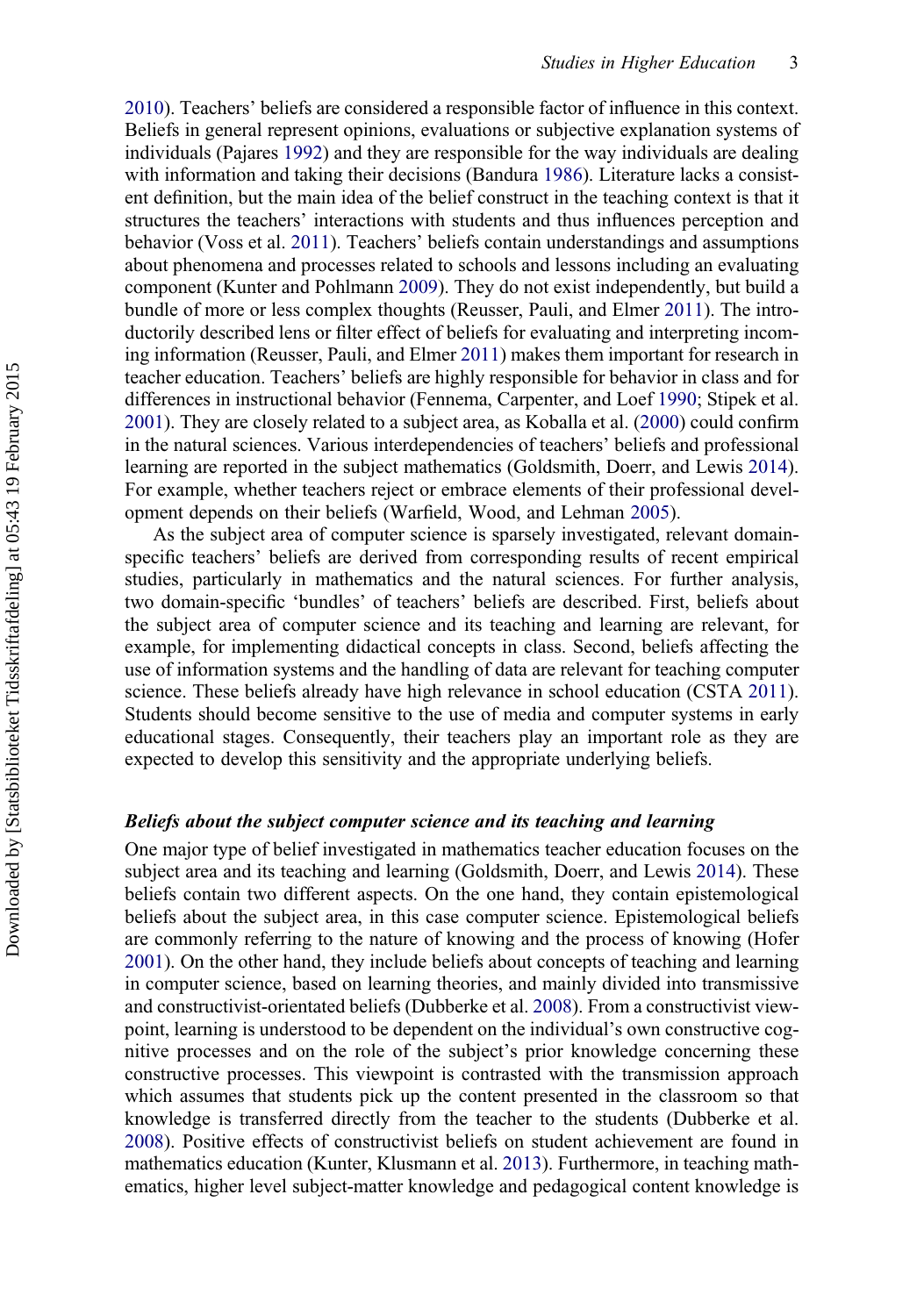connected to more dynamic beliefs about the subject. These beliefs influence the way teachers view their teaching and learning either in a constructivist or in a transmissive way (Blömeke [2012\)](#page-15-0). Referring to results from mathematics, beliefs about the subject and its teaching and learning are considered highly relevant to computer science subject area with the underlying assumption that constructivist views enhance learning processes of computer science students.

### Beliefs about data security and privacy

Beliefs affecting the use of information systems and the handling of data already have high relevance in standards for school education (for example, the K–12 Computer Science Standards; CSTA [2011\)](#page-15-0) as a sensitive behavior in the context of data and legal aspects is particularly important for the use of media and computer systems. Regarding university education, the taskforce of ACM (Association for Computing Machinery) and IEEE (Institute of Electrical and Electronics Engineers [2012](#page-17-0)) in the USA includes these aspects in their standards for studies in the subject of computer science. They put a strong focus on aspects concerning intellectual property, privacy and civil liberties, security policies, laws and computer crimes. This has implications for related teachers' beliefs, especially the sensitivity for using and handling data, often with regard to the internet. These beliefs contain a sensitive understanding of community values and the laws by which we live, maintaining awareness of consequences, of ethical dissent and whistle blowing with regard to information systems. By being sensitive in this way, ethical issues that arise, for example, in software development, are adequately identified and candidates are able to determine how to address them technically and ethically (ACM/IEEE [2012\)](#page-17-0). Moreover, these beliefs include a critical attitude towards reliability, authenticity and accuracy of information (CSTA [2011\)](#page-15-0). For further analysis, the named aspects are summarized as beliefs about data security and privacy.

## Theoretical framework of teachers' motivational orientations

The teaching profession requires high concentration, abilities to cope with failures, to get along with new situations and self-responsibly to take care of learning opportunities (Kunter and Pohlmann [2009](#page-16-0)). Whether a teacher is able to cope with the daily job requirements is dependent on the overall motives, goals or values attributed to his/her own teaching abilities, summarily referred to as motivational orientations. Motivational orientations describe the individually varying reasons for initiation, direction, intensity and maintenance of behavior (Kunter and Pohlmann [2009](#page-16-0), 273). Referring to research in mathematics teacher education (Kunter, Baumert et al. [2013\)](#page-16-0), motivational orientations that cover aspects of intrinsic motivational orientations and teaching efficacy can be described and specified for teaching computer science.

## Intrinsic motivational orientations: aspects of enthusiasm and interest belonging to teaching computer science

Some motivational characteristics, such as interest and intrinsic motivation, can be observed as a group of socio-cognitive constructs forming a basis for functional behavior in the school context (Pintrich [2003](#page-16-0)). These constructs have an experiential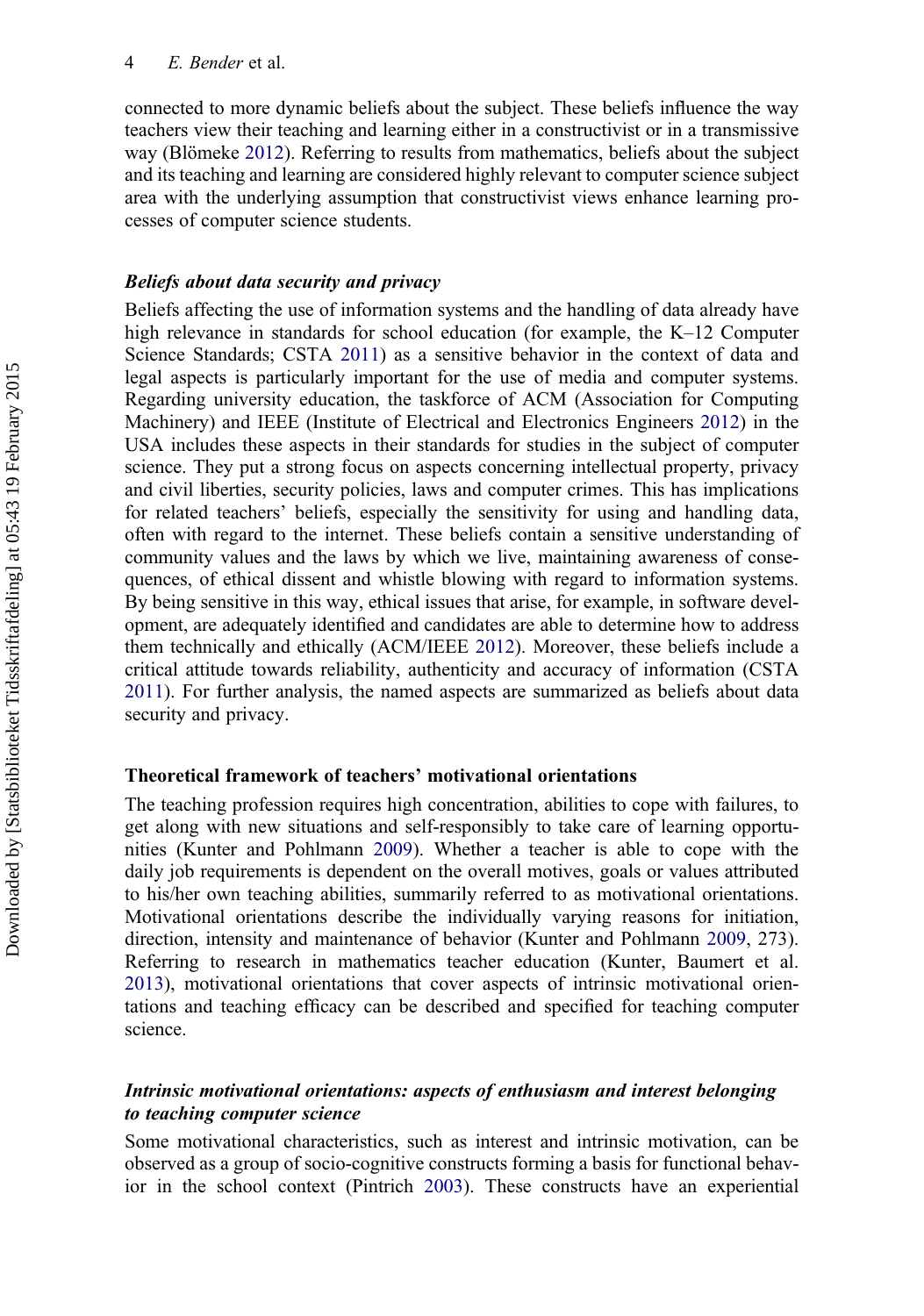component of joy and excitement in common during the engagement with an object or activity. Several studies revealed two dimensions of intrinsic motivational orientations (a topic and an activity related dimension) being relevant for students' adaptive and persistent learning (Eccles and Wigfield [2002\)](#page-15-0). Furthermore, intrinsic motivation is assumed to be context-specific as it arises from individuals' interactions with a certain context and thus can vary across different situations and contexts (Deci and Ryan [2000](#page-15-0)). Also, teacher enthusiasm is closely related to intrinsic motivational orientations; it can be defined as a degree of positive experience during teaching in the subject area (Kunter et al. [2011\)](#page-16-0). Implicitly, it is considered to be demonstrated by certain behavior such as a motivating teaching style (Long and Hoy [2006](#page-16-0)). A central assumption concerning this construct is that teachers who are enthusiastic about their profession invest more effort in teaching, have higher endurance and receive better results (Eccles and Wigfield [2002\)](#page-15-0). Teacher enthusiasm is assumed to be highly responsible for effective instruction and student motivation (Long and Hoy [2006](#page-16-0)). As context specificity is assumed for intrinsic motivational factors in general, this may also be true for teacher enthusiasm. In the context of computer science, this means interest regarding the rapidly occurring innovations in the subject area creates a willingness to stay up to date and enhances the motivation for learning. In congruence with the construct interest, the construct enthusiasm can be divided into one dimension belonging to the subject area and another dimension belonging to teaching in the subject area (Kunter et al. [2011](#page-16-0)).

## Computer science teaching efficacy

Computer science teachers lack confidence to properly fulfill their job tasks (Diethelm, Hildebrandt, and Krekeler [2009\)](#page-15-0). The subjective appraisal of the perceived competence (in contrast to the actual competence) has to do with teachers' sense of efficacy (Woolfolk Hoy and Spero [2005\)](#page-17-0). Teachers' efficacy is a judgment of their capabilities to yield desired outcomes of student engagement and learning (Woolfolk Hoy and Spero [2005\)](#page-17-0). It influences thoughts and emotions that are responsible for expending substantial effort in pursuing goals or in persisting in case of difficulties. Teachers' efficacy is strongly related to behavior in the classroom. In mathematics teaching, it influences especially the implementation of new content in class (Goldsmith, Doerr, and Lewis [2014](#page-15-0)). Furthermore, it has an effect on students' achievement (Ross [1992](#page-17-0)) and on students' motivational orientations (Midgley, Feldlaufer, and Eccles [1989](#page-16-0)). Teaching efficacy is defined as context- and subject matter-specific (Tschannen-Moran and Woolfolk Hoy [2001](#page-17-0)). Thus, this research seeks to specify relevant aspects of self-efficacy for teaching computer science. With regard to refinement of the category, research has mainly confirmed the existence of two factors (Hoy and Woolfolk [1993\)](#page-16-0) distinguishing personal teaching efficacy reflecting self-efficacy beliefs about one's own abilities to teach, and (general) teaching efficacy, reflecting profession-related outcome expectancies based on Bandura's [\(1986](#page-15-0)) social cognitive theory. Although researchers agree on teachers' efficacy being situation-specific, defining the level of specificity is one of the most difficult issues to be resolved (Pintrich and Schunk [1996](#page-16-0)). Despite some attempts at measuring subject-specific efficacy (Riggs and Enochs [1990](#page-16-0)), existing research efforts do not seem to be applicable to refine the category of efficacy for teaching computer science. This approach assumes teachers' efficacy being specific for teaching computer science with regard to subject-specific challenges.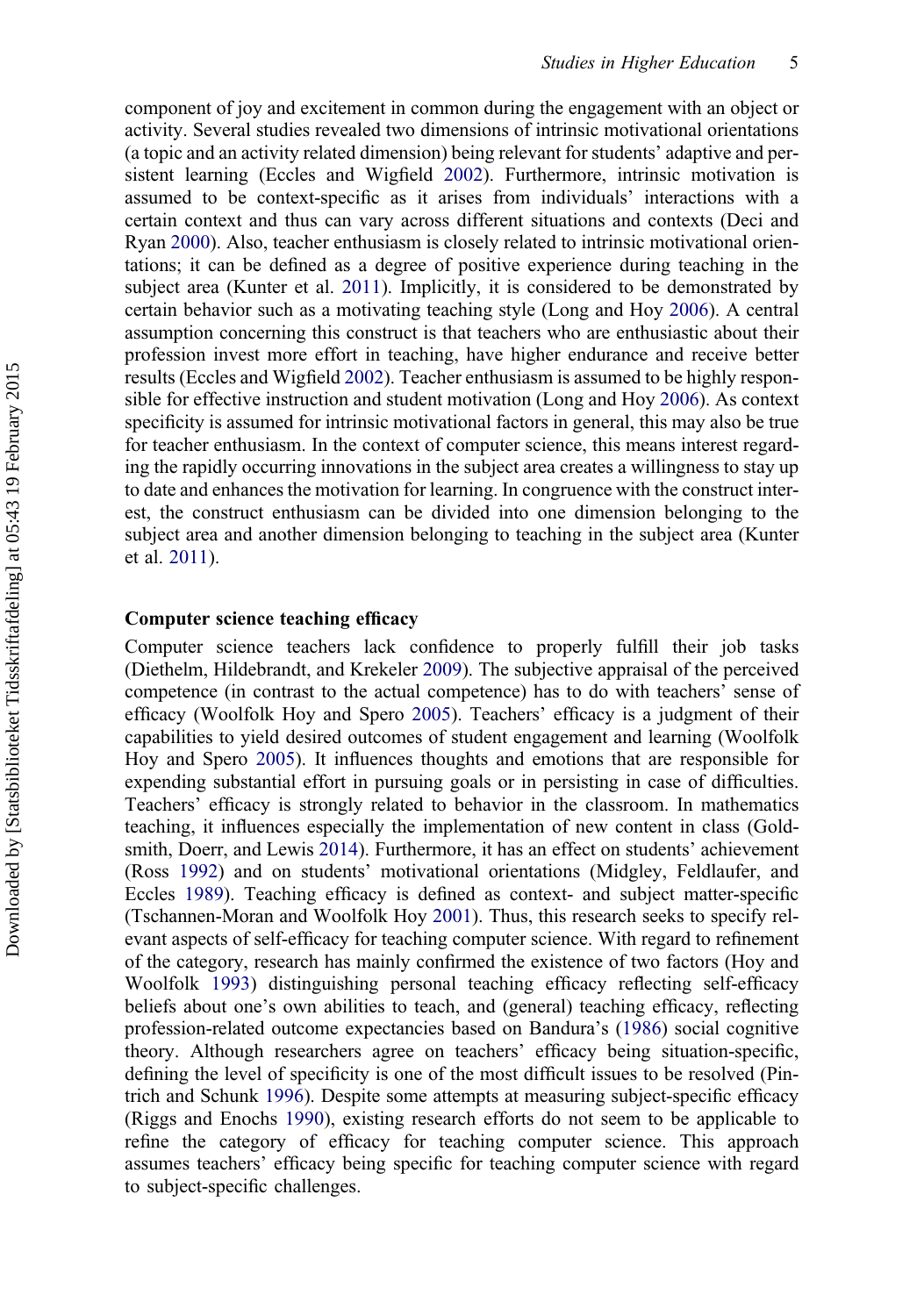### Research questions

The described theoretical analysis leads to assumptions that two main areas of beliefs (beliefs about the subject and its teaching and learning, and beliefs about data security and privacy) and two main areas of motivational orientations (intrinsic motivational orientations and teaching efficacy) are particularly important for teaching computer science. These assumptions are made by referring to results from related subject areas (like mathematics and the natural sciences) and overall standards for computer science school education and subject-matter education at universities, although without considering the specific form or requirements of these beliefs for computer science teachers. How the specific description of these types of beliefs and motivational orientations exactly looks and what importance these aspects actually have in the educational process for teaching computer science still remain unclear.

Thus, this research should clarify at first, how domain-specific beliefs and motivational orientations can be described adequately for teaching computer science in the overall context of modeling professional competence.

The second remaining question is how the defined aspects of beliefs and motivational orientations are currently taken into consideration in computer science teacher education and school education.

#### Methodology

Two empirical steps are conducted to clarify how computer science-specific beliefs and motivational orientations can be described and modeled adequately and which importance they have in the educational process for teaching computer science. An expert interview study should give answers to the first research question. A broad document analysis of curricula for teacher education at universities and for school education is used to answer the question of how these aspects are considered in the educational process.

#### Expert interview study

To address the first research question regarding the refinement and the adequate description of computer science-specific teachers' beliefs and motivational orientations, an expert interview study serves as an empirical approach and as the basis to accomplish this goal.

The interviews are conducted based on the critical incident technique. The method was modified slightly so that the experts were confronted with challenging situations (teaching scenarios developed by us) and had to answer the question how to cope best with the teaching demands in the situation. In the interview study, we used separate scenarios for the empirical elaboration of pedagogical content knowledge and teachers' beliefs and motivational orientations. Each scenario was embedded into a concrete computer science teaching context. To address each of the four described beliefs and motivational orientations, specific scenarios were developed. The experts were interviewed with open questions to describe all relevant requirements in the given situations. At the beginning of the interview, the experts received detailed information about the research background, the interview technique and the understanding of competences. Every interview lasted about one hour and included two or three scenarios.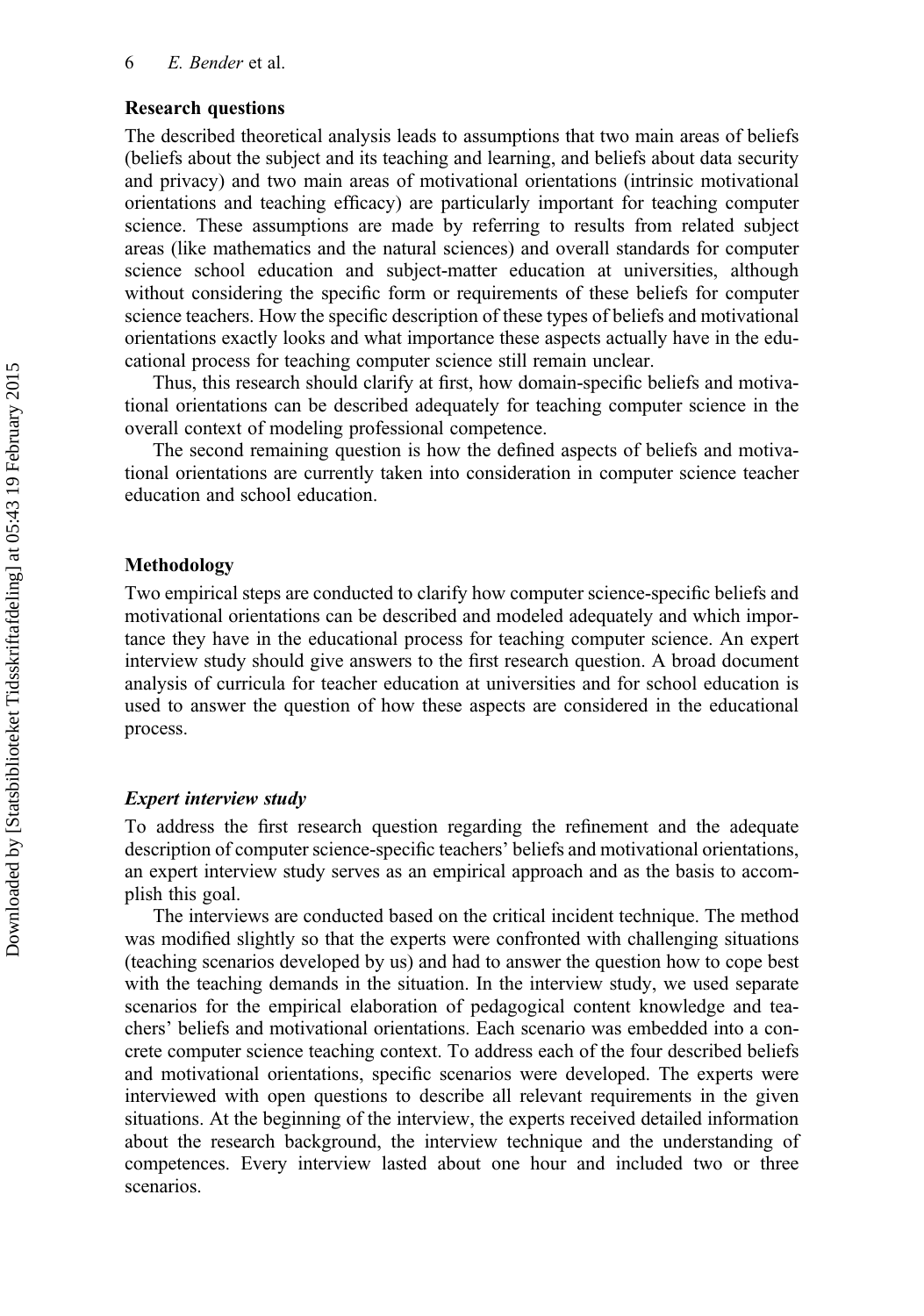The following scenario is an example of a teaching scenario we used to identify and refine beliefs about the subject computer science and its teaching and learning. Scenarios with similar challenging situations were used with regard to the other types of beliefs and motivational orientations.

Imagine starting your career as a computer science teacher at a new school. The contextual conditions offer enough room for your own ideas regarding the subject computer science. You are now facing the challenge to prepare and structure your lessons to adequately activate all students.

The main questions for the experts are:

- Which beliefs about the subject computer science do you assume being useful and conducive in this situation?
- Which beliefs about teaching and learning in computer science enhance students' active learning?

The interviews were conducted with a sample of 17 experts. Eight of them (three female and five male experts) are experienced computer science teachers practicing in secondary schools. They all passed a university degree in computer science (diploma or state examination) and are aged between 31 and 60 years, with a work experience between 3 and 30 years of teaching in the subject. Nine experts (two female and seven male experts) were selected from the domain of teacher education at university. This includes six professors and three assistant professors for computer science teacher education. They are aged between 36 and 60 years, and hold their current position at least for 1 year and at maximum for 14 years. Beyond experience fromtheir current position, this group has a profound background of teaching practice and/or research in teacher education. When acquiring the sample, certain criteria are considered as described to represent different fields in the educational system and different federal states in Germany and to ensure an experienced and broad view on competent behavior, helpful beliefs and motivational orientations.

All interviews were recorded and systematically transcribed to ensure a reliable analysis. The data were analyzed (1) by a structuring qualitative content analysis technique and (2) a summarizing qualitative content analysis technique, according to Mayring ([2010\)](#page-16-0). Both types are analytical techniques for the coding of text material and follow certain strict rules. For the structuring analysis technique (see Mayring [2010,](#page-16-0) 93 ff.), the coders agreed on a coding manual in which the constructs of beliefs and motivational orientations are defined theoretically and the rules for extracting and coding the interviewees statements (called 'coding units') are determined. Essentially, one coding unit contains one sense-making unit.Working with the text material, the relevant statements of the interviewees were identified and in this step deductively allocated to the four categories of beliefs and motivational orientations described in the theoretical framework.

After structuring the text material, the summarizing analysis technique (see Mayring [2010,](#page-16-0) 68 ff.) was used to generate the refining descriptions of the beliefs and motivational orientations. Therefore, the structured statements of the experts within each category of beliefs and motivational orientations are paraphrased and generalized according to Mayring's [\(2010](#page-16-0), 70) Z1- and Z2-rules. The raw statements of the experts are transformed into abstracted statements by reducing them to their core content. That includes withdrawing all text parts which are not directly content-relevant (e.g. explaining or repeating passages) and transforming the statements to a similar level of language regarding their level of abstraction. To interpret and generalize the statements, also theoretical assumptions relevant to the investigated constructs of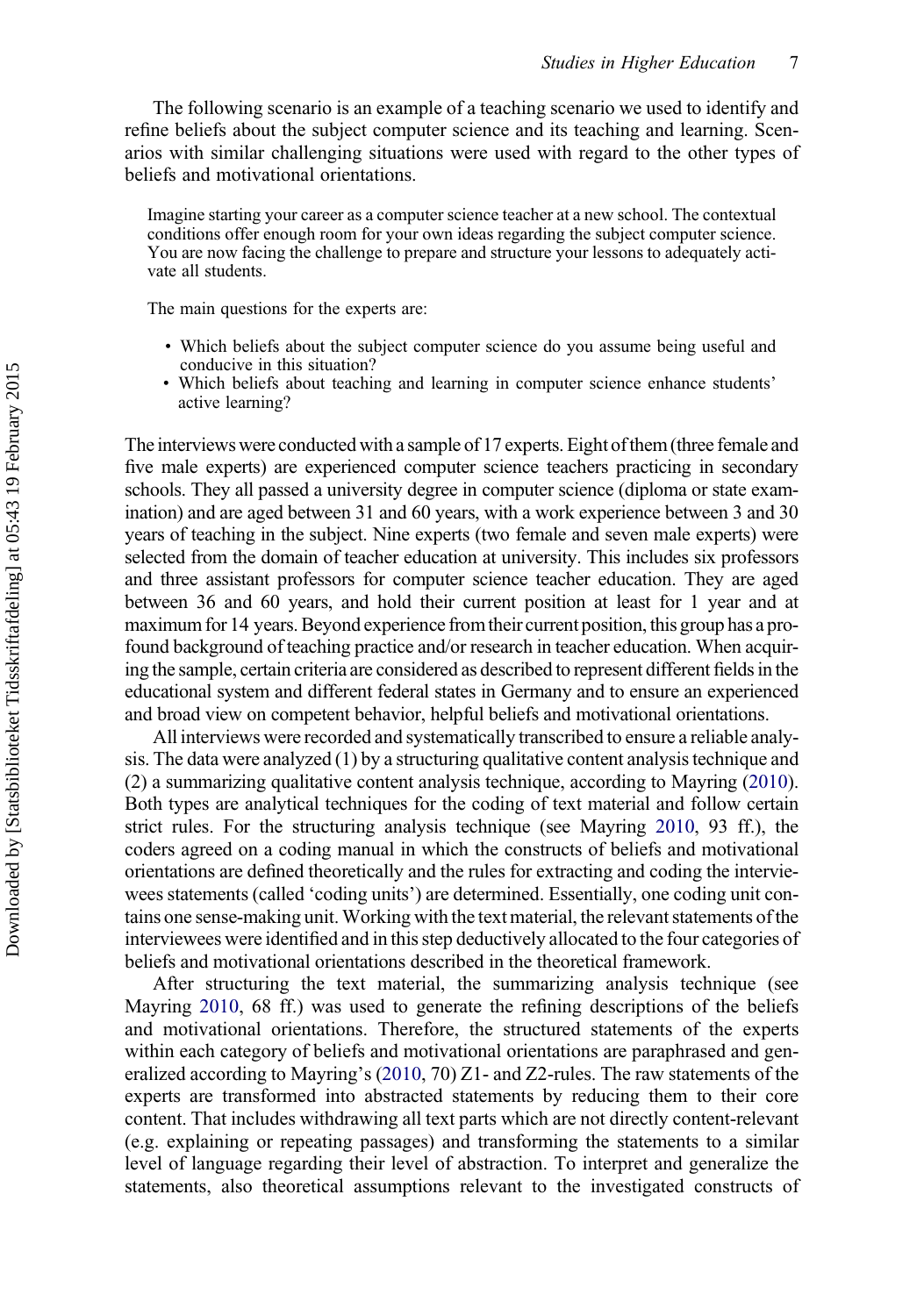beliefs and motivational orientations are considered. In a further step, the generalized paraphrases within the categories of beliefs and motivational orientations are reduced according to Mayring's [\(2010](#page-16-0), 70) Z3- and Z4-rules. Synonymous paraphrases are withdrawn. Paraphrases including similar contents are bundled and integrated into one and thus finally, the remaining central paraphrases serve in a rather inductive way for refining and specifying the four overall categories of beliefs and motivational orientations for teaching computer science and are described in the results section.

To take care of reliability issues concerning the use of the structuring technique, 20% of the expert interviews were analyzed by two raters using Cohen's [\(1960\)](#page-15-0) Kappa as a measure for inter-rater agreement. For the interpretation of Kappa, Landis and Koch ([1977](#page-16-0)) propose that values of more than .61 show substantial agreement and more than .81 confirm (almost) perfect agreement. The inter-rater agreement for the raters was found to be outstanding for the interview study with Kappa = .86 ( $p < .001$ ) concerning the first-level categories of the beliefs and motivational orientations.

#### Curricular analysis

To address the second research question of how beliefs and motivational orientations are taken into consideration in computer science teacher education, a document analysis of curricula for secondary education in Germany is undertaken. As curricula represent the normative contents and objectives of computer science university and school education, the intended implementation of aspects in these guidelines indicates which relevance they *normatively* have for the education in computer science. Curricula for universities and schools were considered in parallel because they both contain learning goals about computer science education with regard to knowledge, abilities and attitudes that should be taught in computer science classes.

To conduct this research step, all available curricula (43) for computer science teacher education from German universities and school curricula of six federal states were collected. Three university curricula were being revised, and were thus not available at the point of our data collection. Selection criteria for school curricula are the three most recently developed ones and curricula of the three largest German federal states by population.

The data were also analyzed by a structuring qualitative content analysis technique according to Mayring [\(2010](#page-16-0)). All relevant text parts of the curricula are systematically allocated to the four theoretically described types of beliefs and motivational orientations. Additional aspects that may arise in the curricula would be analyzed to complement the aspects of beliefs and motivational orientations. The coders also agreed on a coding manual in which the categories are defined and the coding units are determined. For example, coding units to describe a category minimally consist of a word or a part of a sentence (like 'critical openness') and at maximum include complete sentences or even passages. The inter-rater agreement was found to be substantial with Kappa = .63  $(p < .001)$  for the curricular analysis concerning the first-level categories of the beliefs and motivational orientations.

#### Results

The results from the interview study are considered to describe and define teachers' beliefs and motivational orientations in computer science referring to experts' knowledge. Experts' statements lead to a subject-specific refinement of these aspects in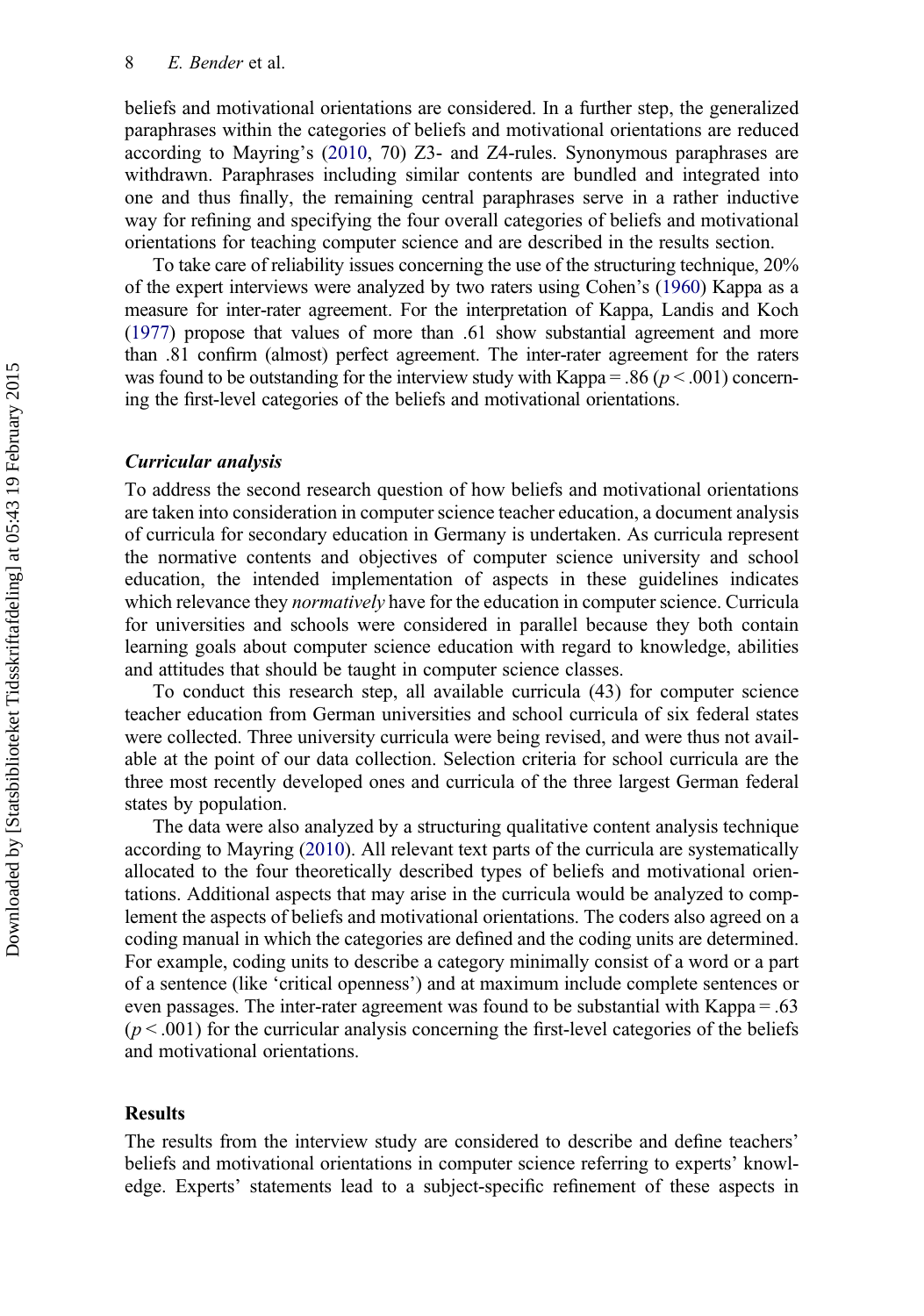terms of specific subject-related formulations of beliefs and motivational orientations. The results from the curricular analysis reveal how beliefs and motivational aspects are intended to be implemented in these documents and thus indicate the normative importance of these aspects for the educational process.

## Formulations of teachers' beliefs with regard to computer science

The formulations of relevant beliefs for teaching computer science are refining the two areas of beliefs described in the theoretical framework: beliefs about the subject area computer science and its teaching and learning, and beliefs about data security and privacy.

Beliefs about the subject area computer science and its teaching and learning refer to concepts of epistemological beliefs and a constructivist view on teaching and learning which have proven to be empirically relevant. The interview partners paid a high attention to beliefs about computer science and its teaching and learning. The abovedescribed integrative view on epistemological and learning-theoretical beliefs suggested for the subject area mathematics seems to be suitable, too, in the case of computer science. In line with those results, expert statements led to conclusions that the view on the subject area computer science and how knowledge is structured in this area is closely connected to the view on how students' subject-specific learning processes take place (Table 1). The subject computer science is often seen as a discipline where office applications or programming languages can be learned. But experts strongly underline that a complex view on the subject area is necessary for students' learning processes. This complex view on the subject is mainly expressed twofold. First, the subject should be conceived as a discipline which is guided by superordinate strategies and principles (Table 1, 1.1.1.). Second, a process view on the subject is strongly conducive (Table 1, 1.1.2.).

The strong connection between beliefs about the subject and beliefs about teaching and learning is also shown by the expert statements. Teachers should not only believe that the subject of computer science consists of superordinate strategies and principles, but they should also be convinced that the learning processes of students take place in the context of those strategies and principles (Table 1, 1.2.1). Experts also consider a constructivist view on learning and teaching in computer science as the most conducive (Table 1, 1.2.2).

Table 1. Formulation of competence-relevant beliefs about the subject computer science and its teaching and learning.

## 1. Competence-relevant beliefs about the subject computer science and its teaching and learning

- 1.1. Beliefs about the subject computer science
- 1.1.1. Teachers are convinced that superordinate strategies and principles make up the subject computer science and are relevant to all sections of subject
- 1.1.2. Teachers are convinced that the core of computer science consists of processes that can always be traced back to relationships between information and data
- 1.2. Beliefs about teaching and learning in computer science
- 1.2.1 Teachers believe that learning in all parts of computer science takes place in the context of the superordinate strategies and principles of the subject
- 1.2.2. Teachers are convinced that students are learning in an autonomous way and by critically approaching computer science contents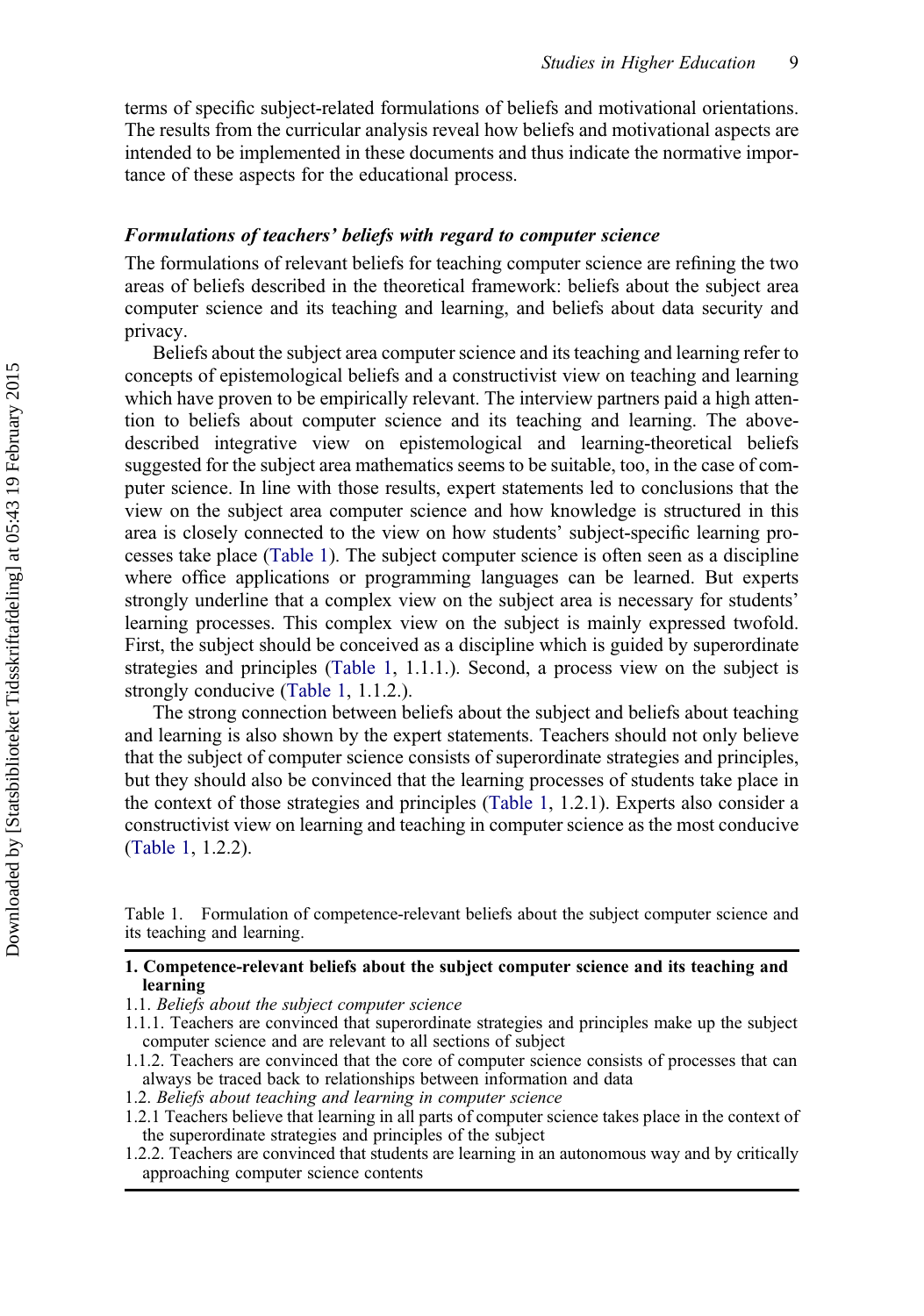<span id="page-11-0"></span>Table 2. Formulation of competence-relevant beliefs about data security and privacy.

#### 2. Competence-relevant beliefs about data security and privacy

- 2.1. Teachers are convinced that sensitivity to the responsible use of their own and other persons' data is important content for computer science lessons
- 2.2 Teachers have a critical and evaluative attitude towards dealing with computer science systems and always check on their credibility and authenticity
- 2.3. Teachers are convinced that knowledge of the legal framework is essential for responsibly dealing with computer science systems

Beliefs about data security and privacy have an even higher degree of subject specificity. The described theoretical derivation of these beliefs is mainly based on subjectspecific standard documents from university education in the subject matter and from school education, without considering the special requirements for teachers. The experts' statements led to formulations in this belief area considering specific requirements in teaching computer science. The formulations described in Table 2 focus on three main aspects: concerning sensitivity to the use of data (Table 2, 2.1.), a critical and evaluative attitude when dealing with information systems (Table 2, 2.2.) and the conviction that legal aspects are an essential part of computer science (Table 2, 2.3.).

## Formulations of motivational orientations for teaching computer science

Expert statements were strongly supporting the domain-specific refinement of the two theoretically described aspects of motivational orientations for teaching computer science: intrinsic motivational orientations and computer science teaching efficacy.

Intrinsic motivational orientations contain context-specific aspects of joy and excitement with regard to a certain topic or action. The results from the expert interview study led to a domain-specific refinement of these aspects for teaching computer science that go in line with previous empirical findings from the subject area of mathematics (see Kunter et al. [2011](#page-16-0)). Statements of the experts mainly reinforce aspects of enthusiasm or interest, on the one hand, with regard to the subject area, and on the other, with regard to teaching in the subject area (shown in Table 3). The specific formulations belonging to enthusiasm and interest with regard to the subject area focus on enthusiasm with regard to content in the subject area in general (Table 3, 3.1.1.), on the one hand, and on interest for technical innovations, leading to a willingness to expand the own knowledge (Table 3, 3.1.2.), on the other hand. The descriptions

Table 3. Formulation of competence-relevant intrinsic motivational orientations.

#### 3. Competence-relevant intrinsic motivational orientations

- 3.1. Enthusiasm and interest with regard to the subject
- 3.1.1. Teachers have a high level of enthusiasm for the subject content in computer science
- 3.1.2. Teachers have a high level of interest for technical innovations in computer science and are willing to expand their own skills and knowledge
- 3.2. Enthusiasm and interest with regard to teaching in the subject

3.2.1. Teachers positively experience their teaching in computer science and convey joy and enthusiasm to their students

3.2.2. Teachers have a strong interest in the learning development of their students in computer science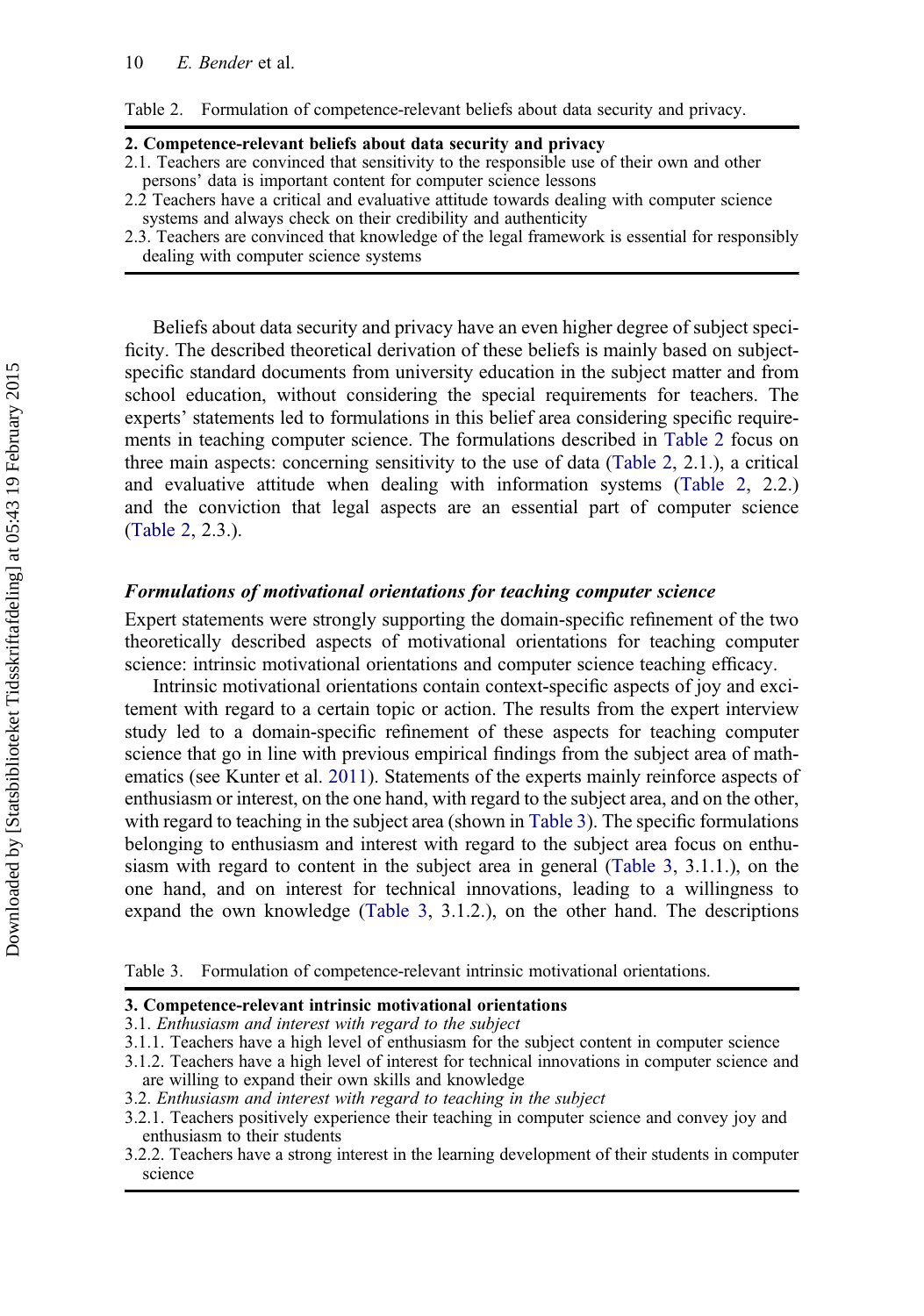Table 4. Formulation of competence-relevant computer science teaching efficacy facets.

#### 4. Competence-relevant computer science teaching efficacy facets

- 4.1. Efficacy referring to the specific tasks in computer science
- 4.1.1. Teachers trust in their abilities to deal with the contents of the subject, in particular with respect to innovations and aspects of the legal framework
- 4.1.2. Teachers trust in their abilities to develop subject-specific solutions in computer science lessons ad hoc
- 4.2. Efficacy referring to the profession as computer science teacher
- 4.2.1. Teachers trust in their abilities to perform competently in computer science lessons with regard to changes belonging to subject content and the handling of data
- 4.2.2. Teachers feel able to solve critical situations in computer science lessons (i.e. in dealing with students or technical equipment)

referring to teaching in the subject area mention a positive experience with the teaching process itself [\(Table 3,](#page-11-0) 3.2.1.) and also interest in the learning development of computer science students ([Table 3,](#page-11-0) 3.2.2.).

The second area of the motivational orientations assumed in theory to be relevant for teaching computer science is the construct of teaching efficacy. It is described as a judgment of their own teaching capabilities in the context of subject-matter teaching competences with only a few existing attempts of subject-specific descriptions. Results from the interview study led to a domain-specific teaching efficacy referring to subjectspecific tasks and to profession-specific tasks for teaching computer science (described in Table 4). These dimensions seem to be related to each other as (prospective) teachers should not only trust in their abilities to deal with new developments in the subject (Table 4, 4.1.1.), but should also trust in performing competently in front of students with regard to these new contents (Table 4, 4.2.1.). Further aspects of domain-specific teaching efficacy of computer science teachers refer to trust in their own abilities to develop subject-specific solutions *ad hoc* in class (Table 4, 4.1.2.) and the conviction of the ability to solve critical situations in lessons (Table 4, 4.2.2.).

In summary, the interview study supports the domain-specific refinement of the areas of beliefs and motivational orientations described in the theoretical framework. Results can be considered as the first attempt for concrete subject-specific formulations in the depicted fields of computer science teachers' beliefs and motivational orientations.

## Consideration of beliefs and motivational orientations in curricula for university and school education

The described results show how the defined beliefs and motivational aspects are implemented in curricula for university and school education and indicate which importance these aspects normatively have for the educational process.

Referring to 49 analyzed documents (43 university curricula and 6 school curricula), 60% (29) of the curricula contain aspects regarding the described beliefs and 30% (15) of the curricula consider aspects of the depicted motivational orientations as described in [Table 5](#page-13-0).

According to the four investigated types of beliefs and motivational orientations, their consideration varies among the analyzed documents. The beliefs about data security and privacy have the highest relevance in the analyzed curricula; 40% of all documents include these beliefs. The 6 examined school curricula all focus on aspects concerning beliefs about data security and privacy and one-third of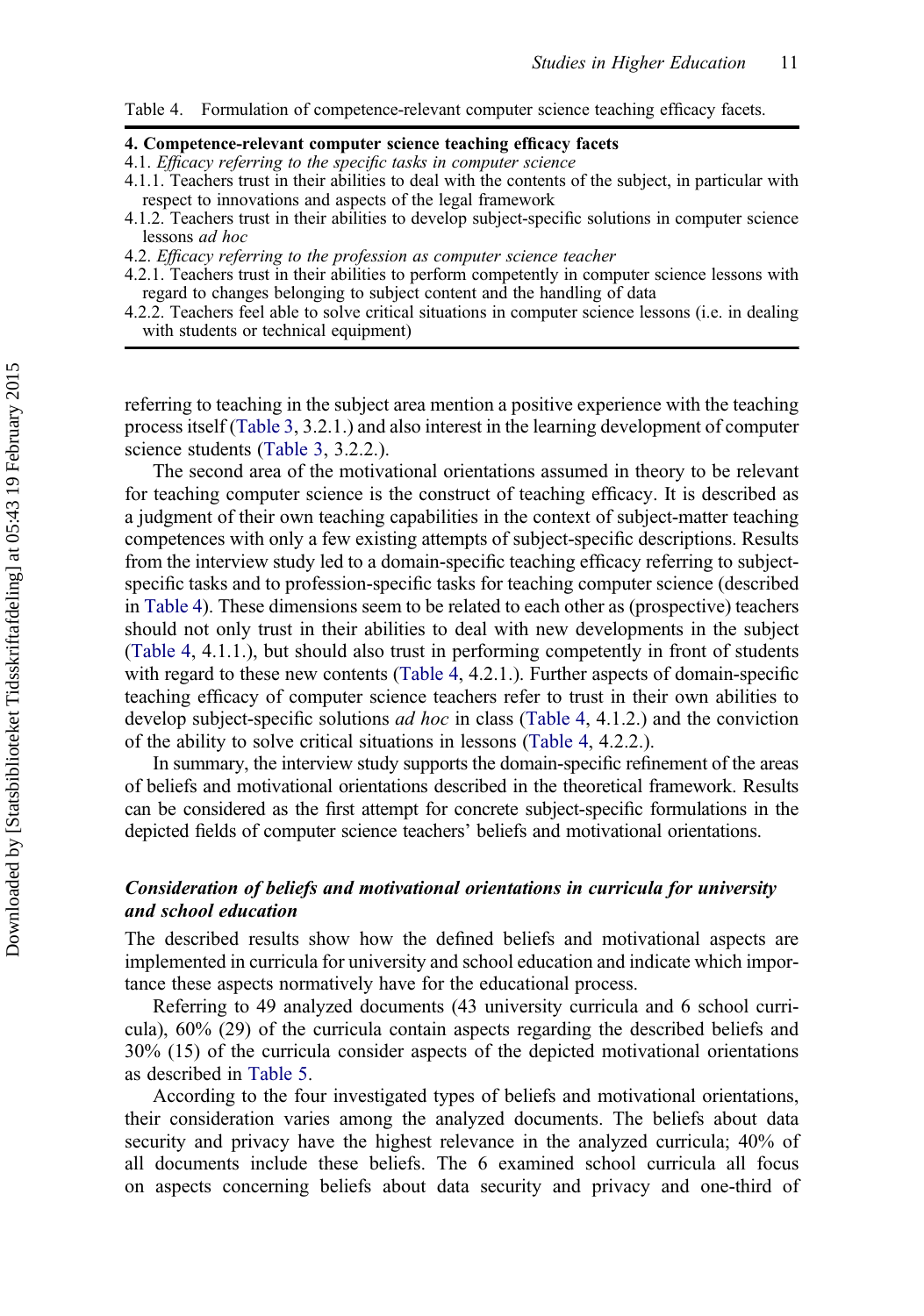#### <span id="page-13-0"></span>12 E. Bender et al.

|                                                      | Categories                                                                           |                                                  |                                |                                              |
|------------------------------------------------------|--------------------------------------------------------------------------------------|--------------------------------------------------|--------------------------------|----------------------------------------------|
|                                                      | <b>Beliefs</b>                                                                       |                                                  | Motivational<br>orientations   |                                              |
| Number of curricula                                  | 1. Beliefs about the<br>subject computer<br>science and its<br>teaching and learning | 2. Beliefs about<br>data security<br>and privacy | 3. Self-<br>efficacy<br>facets | 4. Intrinsic<br>motivational<br>orientations |
| University curricula<br>(total: 43)                  | 8                                                                                    | 14                                               |                                | 12                                           |
| School curricula (total: 6)<br>Curricula (total: 49) |                                                                                      | 6<br>20                                          |                                | 0<br>12                                      |

Table 5. Number of curricula which consider the specific types of beliefs and motivational orientations.

the 43 university curricula do, too. For example, a text passage of a school curriculum belonging to this type of beliefs is called 'respect of intellectual property' (translated from Ministry of Cultural affairs, Youth and Sports Baden Württemberg [2004,](#page-16-0) 441).

The beliefs about the subject area and its teaching and learning are considered by nearly one-fifth (9) of the 49 curricula. Eight universities reinforce those aspects and among the school curricula, one concentrates on this area of beliefs. For example, the beliefs about the subject area and its teaching and learning are described as 'methods to promote autonomous learning in the lessons' (translated from Georg-August-University of Göttingen [2011,](#page-15-0) 39).

With regard to the motivational orientations, aspects of intrinsic motivational orientations are mentioned in one-quarter of the examined curriculum documents. But these aspects are only spread among the university curricula: 12 documents (one-third) cover aspects of intrinsic motivational orientations, but no school curriculum does. Considered aspects mainly refer to the field of openness towards new IT developments (e.g. ' … represent a critical openness towards new IT developments' (University of Education Schwäbisch Gmünd [2012](#page-16-0), 81).

Finally, aspects of self-efficacy are only included by three of the examined documents, two school curricula and one university curriculum. The efficacy facets considered in those curricula only refer to subject-specific tasks. For example, a relevant description is 'to be confident when dealing with a software, even if the whole range of functions cannot (yet) be mastered' (translated from Ministry of Education and Science of Land Schleswig-Holstein [2002,](#page-16-0) 28).

## Discussion and conclusion

Results from this research reveal firstly which types of beliefs and motivational orientations are relevant in the sparsely investigated field of computer science teacher education and secondly how these aspects are currently implemented in curricula for university and school education.

Regarding the first point, the main results from the conducted expert interview study are the identification and formulation of concrete domain-specific beliefs and motivational orientations. Their identification and specific description are the first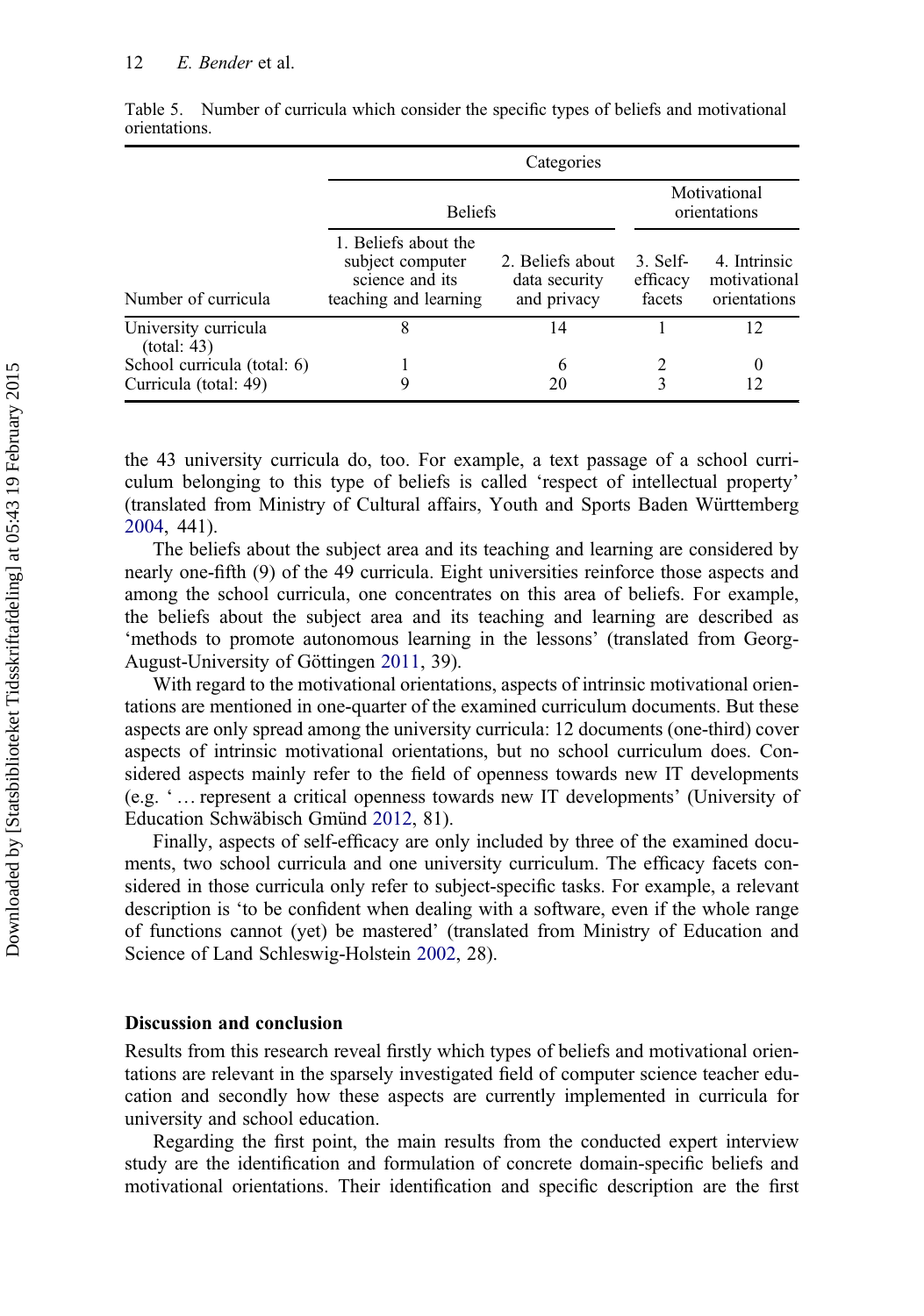attempt in the research field of computer science teacher education. Results are in the long run assumed to enhance the unfavorable situation for computer science teachers at schools. This includes, for example, uncertainties regarding the implementation of modern constructivist didactical concepts or the fulfillment of job tasks properly as described in the introduction. Future research should clarify which beliefs and motivational orientations teacher students in computer science actually have, how beliefs and motivational orientations during the educational phase are related to future teaching success in the subject, and which differences exist between beliefs and motivational orientations in the educational phase and professional practice. Future challenges are to develop valid measurement instruments to determine the occurrence of the described beliefs and motivational orientations among computer science student teachers and experienced teachers. The development of subject-specific measurement approaches is anything but trivial. With regard to the examined constructs of teachers' beliefs and motivational orientations, existing measurement approaches mostly refer to selfassessment and small convenience samples with open methodological questions (Tschannen-Moran and Woolfolk Hoy [2001](#page-17-0); Schraw and Olafson [2008](#page-17-0)). Moreover, it is essential to investigate how motivational factors and beliefs should be operationalized and can be measured to implement them into the educational process. Such assessment approaches should focus on reflection processes and conscious rechecking of the underlying explanatory systems to enable teachers to adapt their beliefs according to more professional orientations (Kunter and Pohlmann [2009](#page-16-0)).

Regarding the second point, the main results of the curricular analysis show that the examined types of beliefs and motivational orientations are inconsistently implemented in curricula for computer science teacher education and school education. Beliefs are considered in nearly twice the number of analyzed documents compared with motivational orientations. The beliefs about data security and privacy seem to have the highest importance in the educational process, broadly implemented in curricula for school education and mentioned in one-third of the curricula in teacher education. With regard to the formulations describing the beliefs and motivational orientations in the examined curricula, a rather high degree of abstraction is used. Fragmented or abstract formulations (like 'respect of intellectual property') are used and complete sentences in terms of competence-relevant formulations describing an expected outcome often miss the curricula. This leads to conclusions that curricula development processes in some cases do not systematically refer to research concerned with professional teaching competence. Consequently, if categories of teachers' beliefs and motivational orientations prove to be theoretically and empirically relevant requirements, but curricula do not consider them, then conclusions can be drawn that the curricula have deficits with regard to these aspects. Thus, curricular gaps can be identified and curricula development processes can be enhanced. Reinforced consideration of subject-specific beliefs and motivational orientations in curricula can be seen as fostering these aspects normatively in the educational process. Further empirical evidence is needed to draw conclusions for classroom situations. Especially, research about how the determined domain-specific beliefs and motivational orientations affect future teaching success in computer science and how they are actually spread among students and teachers can help to resolve related questions.

To summarize, this research is intended as a first step on the way to more specific descriptions of beliefs and motivational orientations in the context of professional competence for teaching computer science with the overall goal to address the existing domain-specific challenges in teacher education.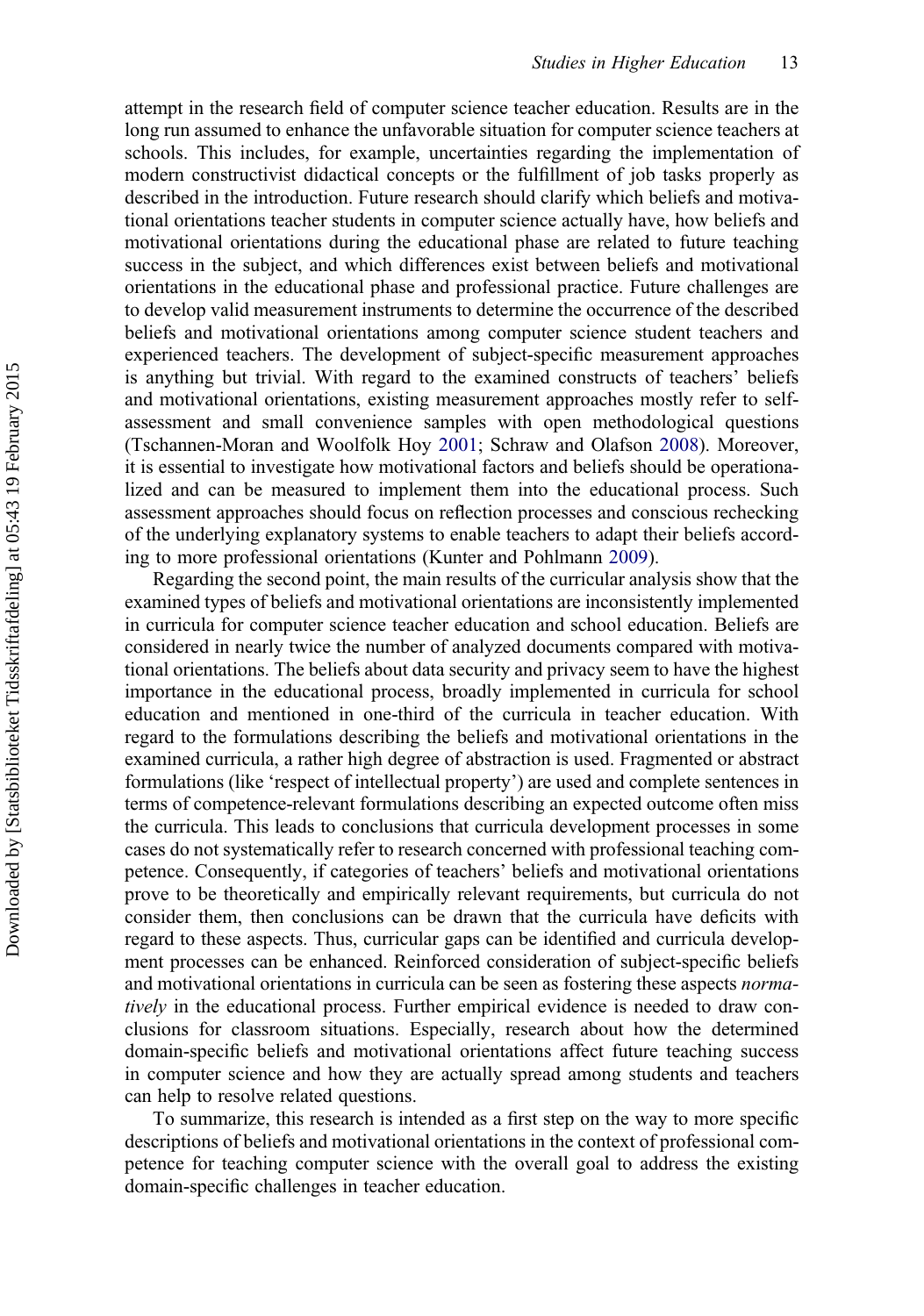## <span id="page-15-0"></span>Disclosure statement

No potential conflict of interest was reported by the authors.

#### Funding

The research initiative is funded by the German Federal Ministry of Education and Research [grant number 01PK11019A, B, C].

#### References

Bandura, A. 1986. Social Foundations of Thought and Action: A Social Cognitive Theory. Englewood Cliffs, NJ: Prentice-Hall.

- Blömeke, S. 2012. "Does Greater Teacher Knowledge Lead to Student Orientation? The Relationship between Teacher Knowledge and Teacher Beliefs." In Teachers' Pedagogical Beliefs, edited by Johannes König, 15–35. Waxmann: Münster.
- Blömeke, S., G. Kaiser, and R. Lehmann, eds. 2008. Professionelle Kompetenz angehender Lehrerinnen und Lehrer: Wissen, Überzeugungen und Lerngelegenheiten deutscher Mathematik-Studierender und –referendare – Erste Ergebnisse zur Wirksamkeit der Lehrerausbildung. [Professional Competence of Prospective Teachers: Knowledge, Beliefs and Learning Opportunities of German Mathematic Students and Trainees – First Results of the Effectiveness of Teacher Education]. Münster: Waxmann.
- Blömeke, S., and O. Zlatkin-Troitschanskaia, eds. 2013. "The German Funding Initiative 'Modeling and Measuring Competencies in Higher Education: 23 Research Projects on Engineering, Economics and Social Sciences, Education and Generic Skills of Higher Education Students." KoKoHs Working Papers, 3. Berlin & Mainz. Accessed March 20, 2014. [http://www.kompetenzen-im-hochschulsektor.de/Dateien/KoKoHs\\_WP3\\_Bloemeke\\_](http://www.kompetenzen-im-hochschulsektor.de/Dateien/KoKoHs_WP3_Bloemeke_Zlatkin-Troitschanskaia_2013.pdf) [Zlatkin-Troitschanskaia\\_2013.pdf](http://www.kompetenzen-im-hochschulsektor.de/Dateien/KoKoHs_WP3_Bloemeke_Zlatkin-Troitschanskaia_2013.pdf)
- Cohen, J. 1960. "A Coefficient of Agreement for Nominal Scales." Educational and Psychological Measurement 20 (1): 37–46. [doi:10.1177/001316446002000104.](http://dx.doi.org/10.1177/001316446002000104)
- CSTA (The Computer Science Teachers Association) Standards Task Force. 2011. "K–12 Computer Science Standards. Revised 2011." New York. Accessed March 20, 2014. [https://csta.acm.org/Curriculum/sub/CurrFiles/CSTA\\_K-12\\_CSS.pdf.](https://csta.acm.org/Curriculum/sub/CurrFiles/CSTA_K-12_CSS.pdf)
- Deci, E. L., and R. M. Ryan. 2000. "The 'What' and 'Why' of Goal Pursuits: Human Needs and the Self-Determination of Behavior." Psychological Inquiry 11: 227–68. [doi:10.1207/](http://dx.doi.org/10.1207/S15327965PLI1104_01) [S15327965PLI1104\\_01](http://dx.doi.org/10.1207/S15327965PLI1104_01).
- Diethelm, I., C. Hildebrandt, and L. Krekeler. 2009. "Implementation of Computer Science in Context – A Research Perspective Regarding Teacher-Training." Koli Calling, 97–100. [doi:10.1145/2078856.2078859.](http://dx.doi.org/10.1145/2078856.2078859)
- Dubberke, T., M. Kunter, N. Mcelvany, M. Brunner, and J. Baumert. 2008. "Lerntheoretische Überzeugungen von Mathematiklehrkräften: Einflüsse auf die Unterrichtsgestaltung und den Lernerfolg von Schülerinnen und Schülern." [Learning Theoretical Beliefs of Mathematics Teachers: Factors Influencing the Instructional Design and the Learning Success of Students]. Zeitschrift für Pädagogische Psychologie 22 (3–4): 193–206. [doi:10.1024/1010-0652.22.34.193](http://dx.doi.org/10.1024/1010-0652.22.34.193).
- Eccles, J. S., and A. Wigfield. 2002. "Motivational Beliefs, Values and Goals." Annual Review of Psychology 53: 109–32. [doi:100901.135153.0084-6570/02/0201-0109](http://dx.doi.org/100901.135153.0084-6570/02/0201-0109).
- Fennema, E., T. P. Carpenter, and M. Loef. 1990. Teacher Belief Scale: Cognitively Guided Instruction Project. Madison: University of Wisconsin.
- Georg-August-Universität Göttingen. [Georg-August-University of Göttingen]. 2011. "Modulverzeichnis für den Bachelor-Teilstudiengang "Informatik"-zu Anlage II.20 der Prüfungs- und Studienordnung für den Zwei-Fächer-Bachelor-Studiengang." Accessed December 3, 2012. [www.uni-goettingen.de/de/version-am-ii-2012122011/493074.html](http://www.uni-goettingen.de/de/version-am-ii-2012122011/493074.html)
- Goldsmith, L. T., H. M. Doerr, and C. C. Lewis. 2014. "Mathematics Teacher's Learning: A Conceptual Framework and Synthesis of Research." Journal of Mathematics Teacher Education 17: 5–36. [doi:10.1007/s10857-013-9245-4](http://dx.doi.org/10.1007/s10857-013-9245-4).
- Hofer, B. K. 2001. "Personal Epistemology Research: Implications for Learning and Teaching." Journal of Educational Psychology Review 13 (4): 353–83. [doi:10.1023\\_A\\_](http://dx.doi.org/10.1023_A_1011965830686) [1011965830686](http://dx.doi.org/10.1023_A_1011965830686).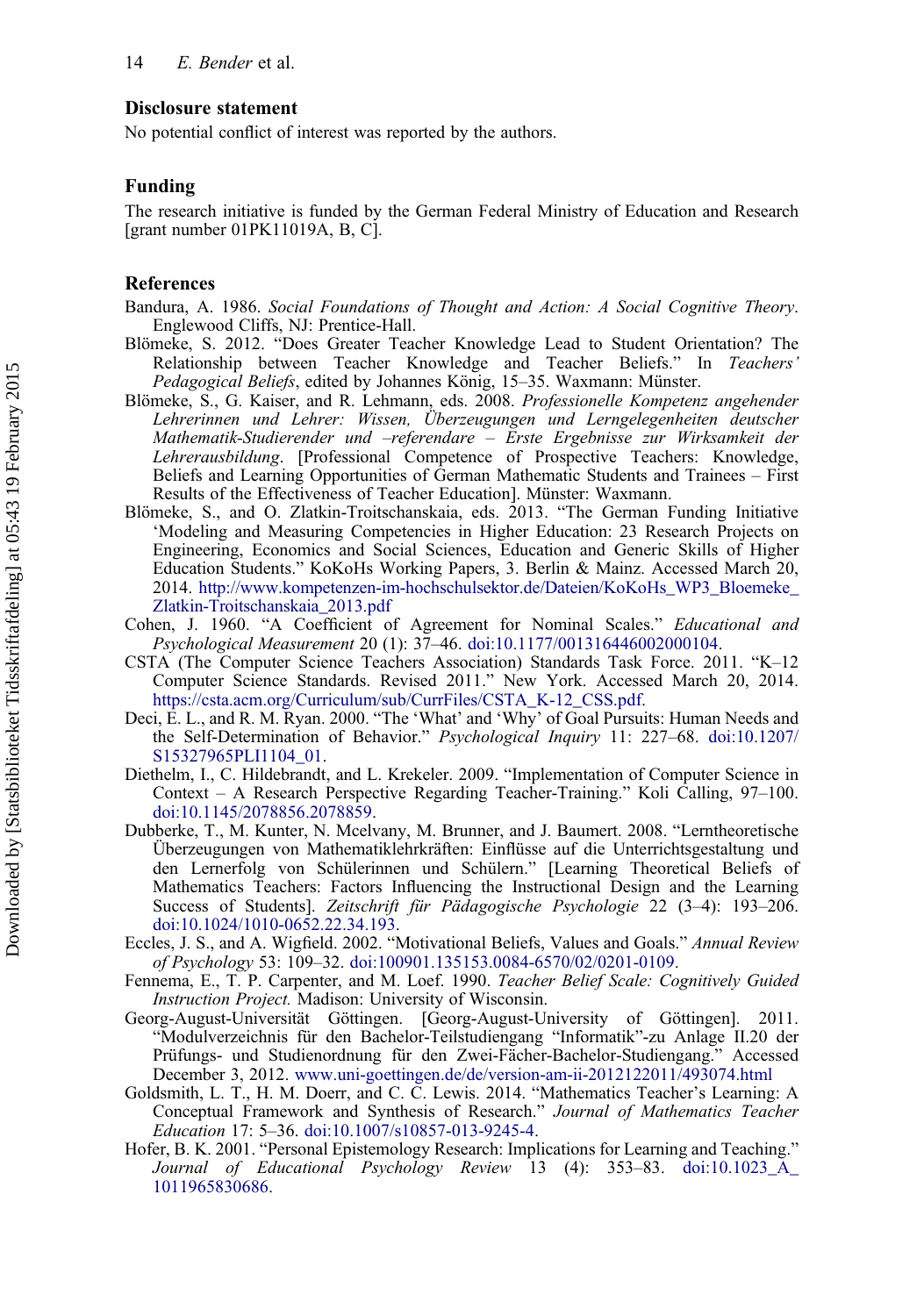- <span id="page-16-0"></span>Hoy, W. K., and A. Woolfolk. 1993. "Teachers' Sense of Efficacy and the Organizational Health of Schools." The Elementary School Journal 93: 356–72. [doi:10.1086/461729](http://dx.doi.org/10.1086/461729).
- Hubwieser, P., A. Mühling, and T. Brinda. 2010. "Erste Ergebnisse einer Lehrerbefragung zum bayerischen Schulfach Informatik." [First Results of a Teacher Survey on the Bavarian School Subject of Computer Science]. In Didaktik der Informatik - Möglichkeiten empirischer Forschungsmethoden und Perspektiven der Fachdidaktik, edited by I. Diethelm, C. Dörge, C. Hildebrandt and C. Schulte, 45–56. Bonn: Köllen.
- Koballa, T., W. Gräber, D. C. Coleman, and A. C. Kemp. 2000. "Prospective Gymnasium Teachers' Conceptions of Chemistry Learning and Teaching." International Journal of Science Education 22: 209–24. [doi:10.1080/095006900289967](http://dx.doi.org/10.1080/095006900289967).
- Kunter, M., J. Baumert, W. Blum, U. Klusmann, S. Krauss, and M. Neubrand. 2013. Cognitive Activation in the Mathematics Classroom and Professional Competence of Teachers: Results from the COACTIV Project. New York: Springer.
- Kunter, M., A. Frenzel, G. Nagy, J. Baumert, and R. Pekrun. 2011. "Teacher Enthusiasm: Dimensionality and Context Specificity." Contemporary Educational Psychology 36 (4): 289–301. [doi:10.1016/j.cedpsych.2011.07.001](http://dx.doi.org/10.1016/j.cedpsych.2011.07.001).
- Kunter, M., U. Klusmann, J. Baumert, D. Richter, T. Voss, and A. Hachfeld. 2013. "Professional Competence of Teachers: Effects on Instructural Quality and Student Development." Journal of Educational Psychology 105 (3): 805–20. [doi:10.1037/a0032583](http://dx.doi.org/10.1037/a0032583).
- Kunter, M., and B. Pohlmann. 2009. "Lehrer." [Teacher]. In Einführung in die Pädagogische Psychologie, edited by J. Möller, and E. Wild, 261–82. Berlin: Springer.
- Landis, J. R., and G. G. Koch. 1977. "The Measurement of Observer Agreement for Categorical Data." Biometrics 33 (1): 159–74. [doi:10.2307/2529310](http://dx.doi.org/10.2307/2529310).
- Long, J. F., and A. W. Hoy. 2006. "Interested Instructors: A Composite Portrait of Individual Differences and Effectiveness." Teaching and Teacher Education 22 (1): 303–14. [doi:10.](http://dx.doi.org/10.1016/j.tate.2005.11.001) [1016/j.tate.2005.11.001.](http://dx.doi.org/10.1016/j.tate.2005.11.001)
- Mayring, P. 2010. Qualitative Inhaltsanalyse. [Qualitative Content Analysis]. Beltz: Weinheim.
- Midgley, C., H. Feldlaufer, and J. Eccles. 1989. "Change in Teacher Efficacy and Student Selfand Task-Related Beliefs in Mathematics during the Transition to Junior High School." Journal of Educational Psychology 81: 247–58. [doi:10.1037/0022-0663.81.2.247](http://dx.doi.org/10.1037/0022-0663.81.2.247).
- Ministerium für Kultus, Jugend und Sport Baden Württemberg. [Ministry of Cultural affairs, Youth and Sports Baden Württemberg]. 2004. "Bildungsplan. Bildungsstandards für Informatik. Gymnasium –Kursstufe." Accessed December 3, 2012. [http://www.bildung](http://www.bildung-staerkt-menschen.de/service/downloads/Bildungsstandards/Gym/Gym_Inf_wb_bs.pdf)[staerkt-menschen.de/service/downloads/Bildungsstandards/Gym/Gym\\_Inf\\_wb\\_bs.pdf](http://www.bildung-staerkt-menschen.de/service/downloads/Bildungsstandards/Gym/Gym_Inf_wb_bs.pdf)
- Ministerium für Wissenschaft, Bildung, Forschung und Kultur des Landes Schleswig-Holstein. [Ministry of Education and Science of Land Schleswig-Holstein]. 2002. "Lehrplan für die Sekundarstufe II des Fachbereichs Informatik. Gymnasium, Gesamtschule, Fachgymnasium." Accessed December 3, 2012. <http://lehrplan.lernnetz.de/index.php?wahl=109>
- Pajares, M. F. 1992. "Teachers' Beliefs and Educational Research: Cleaning Up a Messy Construct." Review of Educational Research 62 (3): 307–32. [doi:10.3102/](http://dx.doi.org/10.3102/00346543062003307) [00346543062003307](http://dx.doi.org/10.3102/00346543062003307).
- PHS (Pädagogische Hochschule Schwäbisch Gmünd). [University of Education Schwäbisch Gmünd]. 2012. "Studienordnung für den Studiengang Lehramt an Werkreal-, Haupt-, und Realschulen." Accessed December 3, 2012. [http://www.ph-gmuend.de/deutsch/downloads/](http://www.ph-gmuend.de/deutsch/downloads/studien_u_pruefungsordnungen_2011/3.3.1_StudO_LA_WHRS_20_07_12_2_.pdf) [studien\\_u\\_pruefungsordnungen\\_2011/3.3.1\\_StudO\\_LA\\_WHRS\\_20\\_07\\_12\\_2\\_.pdf](http://www.ph-gmuend.de/deutsch/downloads/studien_u_pruefungsordnungen_2011/3.3.1_StudO_LA_WHRS_20_07_12_2_.pdf)
- Pintrich, P. R. 2003. "A Motivational Science Perspective on the Role of Student Motivation in Learning and Teaching Contexts." Journal of Educational Psychology 95: 667-86. [doi:10.](http://dx.doi.org/10.1037/0022-0663.95.4.667) [1037/0022-0663.95.4.667](http://dx.doi.org/10.1037/0022-0663.95.4.667).
- Pintrich, P. R., and D. H. Schunk. 1996. Motivation in Education: Theory, Research, and Applications. Englewood Cliffs, NJ: Merrill/Prentice-Hall.
- Reusser, K., Pauli, C., and A. Elmer. 2011. "Berufsbezogene Überzeugungen von Lehrerinnen und Lehrern." [Work-Related Beliefs of Teachers]. In Handbuch der Forschung zum Lehrerberuf, edited by E. Terhart, H. Bennewitz, and M. Rothland, 478–79. Münster: Waxmann.
- Riese, J., and P. Reinhold. 2008. "Entwicklung und Validierung eines Instruments zur Messung professioneller Handlungskompetenz bei (angehenden) Physiklehrkräften." [Development and Validation of an Instrument to Measure Professional Competence for (Prospective) Physic Teachers]. Lehrerbildung auf dem Prüfstand 1 (2): 625–40.